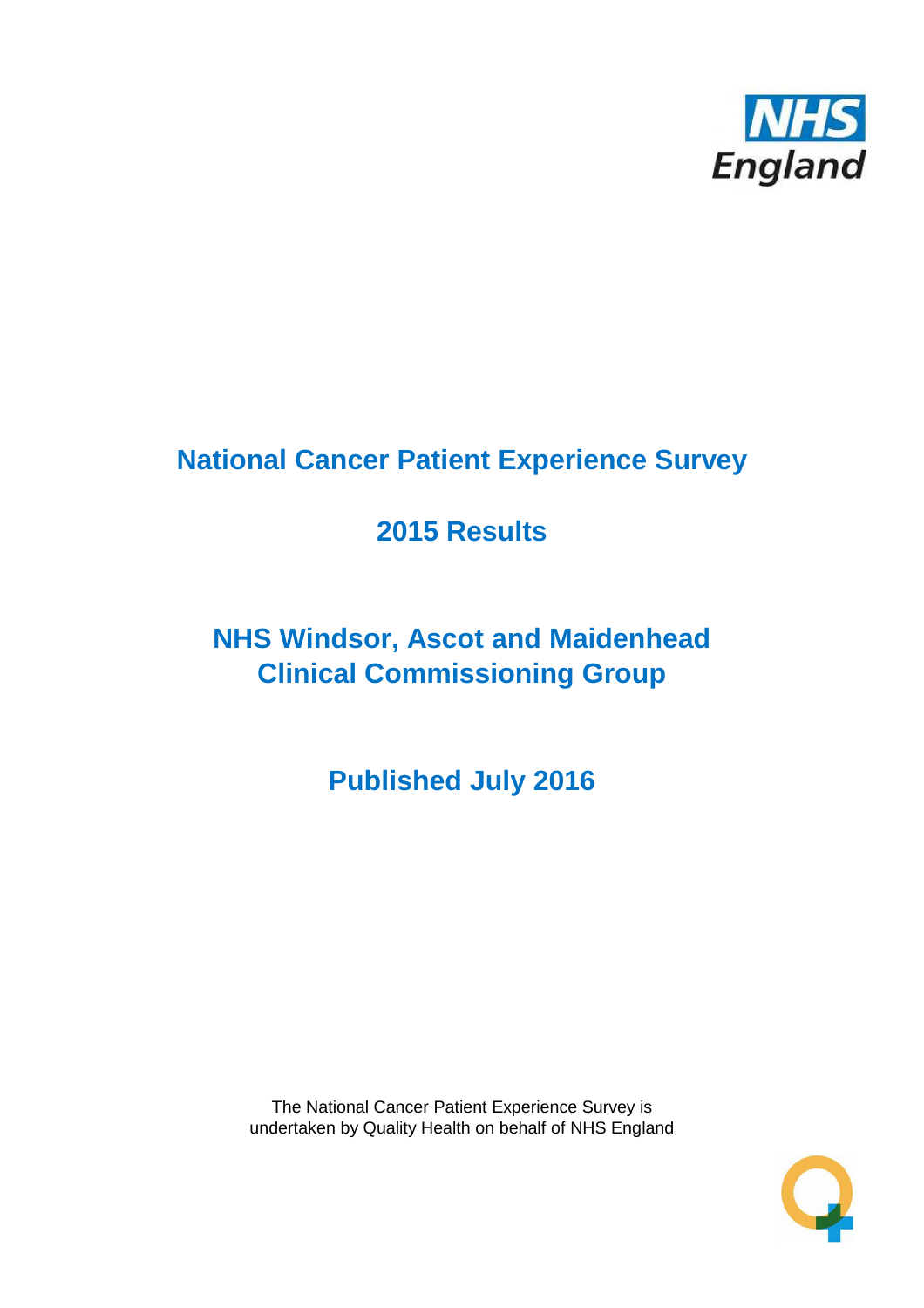### **Introduction**

The National Cancer Patient Experience Survey 2015 is the fifth iteration of the survey first undertaken in 2010. It has been designed to monitor national progress on cancer care; to provide information to drive local quality improvements; to assist commissioners and providers of cancer care; and to inform the work of the various charities and stakeholder groups supporting cancer patients.

The survey was overseen by a national Cancer Patient Experience Advisory Group. This Advisory Group set the principles and objectives of the survey programme and guided questionnaire development.

The survey was commissioned and managed by NHS England. The survey provider, Quality Health, is responsible for designing, running and analysing the survey.

Full national results and other reports are available at www.ncpes.co.uk

Further details on the survey methodology and changes to the 2015 survey can be found in the Annex. Note that a number of significant changes were made to the 2015 survey so caution should be taken in directly comparing data from the 2015 survey to the findings of the previous CPES surveys. No comparisons with previous surveys are presented in this report.

#### **This report**

The report shows how this CCG scored for each question in the survey, compared with national results. It is aimed at helping individual CCGs to understand their performance and identify areas for local improvement.

Note that responses for questions with 1-20 respondents have been suppressed. This is to protect patient confidentiality and because uncertainty around the result is too great.

#### **Data tables**

The data tables presented in this report show the following for each question:

- **Column 1** shows the number of respondents to this question
- **Column 2** shows the unadjusted 2015 score for this CCG
- **Column 3** shows the case-mix adjusted 2015 score for this CCG
- **Column 4** shows the lower limit of the expected range of scores for this CCG (the top of the pale blue section on the Comparability chart - see below)
- **Column 5** shows the upper limit of the expected range of scores for this CCG (the bottom of the dark blue section on the Comparability chart - see below)
- **Column 6** shows the National Average score for this question.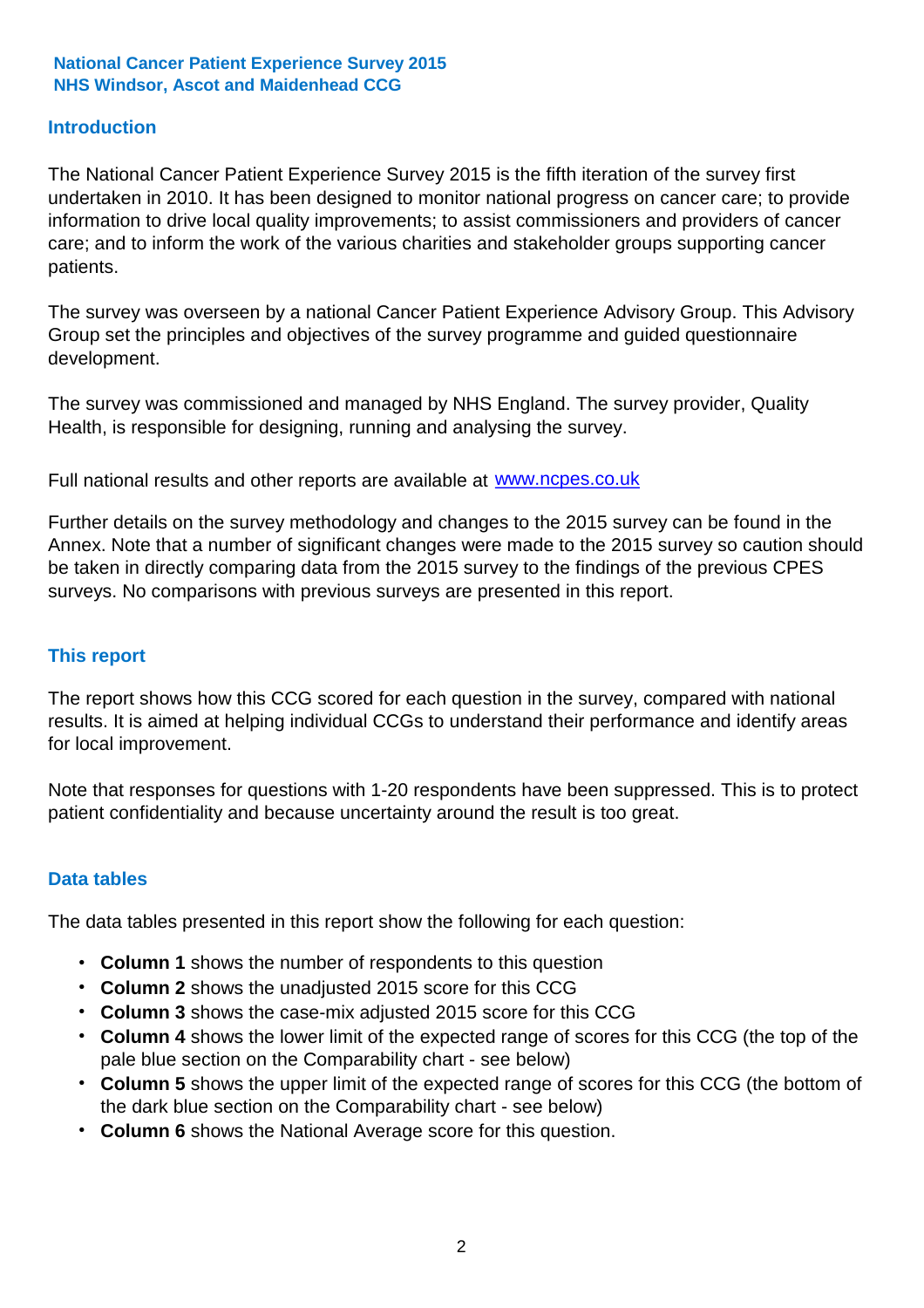Results for individual response options are presented in the detailed data tables **WWW.ncpes.co.uk** Confidence Intervals for unadjusted and case-mix adjusted data are provided in these tables.

Expected ranges and 95% Confidence Intervals highlight the uncertainty around the results. The size of the expected ranges and confidence intervals will be different for each question, and depends on the number of respondents and the range of their responses.

For further details on case-mix adjustment and the scoring methodology used, please refer to the Annex.

### **Comparability charts**

For the 2015 survey, we have adopted the CQC standard for reporting comparative performance, based on calculation of "expected ranges". This means that CCGs will be flagged as outliers only if there is statistical evidence that their scores deviate (positively or negatively) from the range of scores that would be expected for CCGs of the same size.

The Comparability charts in this report show a bar with these expected ranges (in grey), higher than expected (in dark blue), and lower than expected (in pale blue). A black dot represents the actual score of this CCG.

The same colour convention has been used in Column 3 of the Data tables.

For further details on expected ranges, please refer to the technical document at **www.ncpes.co.uk** 

#### **Tumour group tables**

The final set of tables in this report show the scores for each question for each of the 13 tumour groups, with a comparative national score for that tumour group.

These breakdowns are intended as additional information for CCGs to understand the differences between the experiences of patients with different types of cancer. The numbers are generally relatively small and may not be statistically significant. They should therefore be treated with some caution.

#### **Notes on specific questions**

Question 5 in the survey has not been scored. However, the unscored data is useful and has been published alongside the other results in this report. This question asked respondents to "tick all that apply". The results show all of the responses given including where respondents chose two or more options.

Questions used to direct respondents to different parts of the survey (questions 4, 17, 24, 27, 40, 43, 46) and other demographic and information questions are not reported.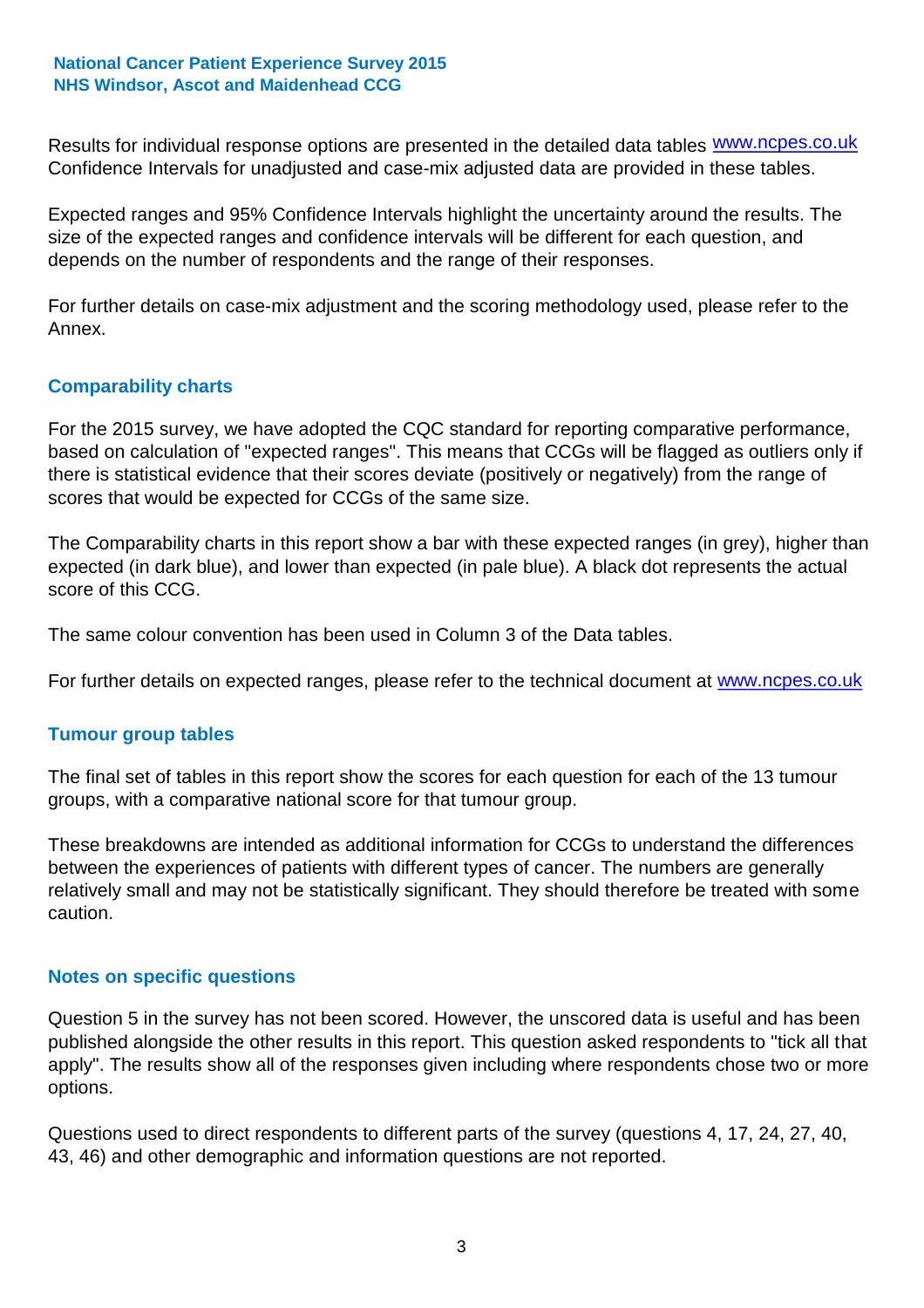#### **How to use the data**

Unadjusted data should be used to see the actual responses from patients relating to the CCG.

Case-mix adjusted data, together with expected ranges, should be used to understand whether the results are significantly higher or lower than national results.

Case-mix adjusted data, together with (case-mix adjusted) Confidence Intervals (presented in the detailed data tables **www.ncpes.co.uk**), should be used to understand whether the results are significantly higher or lower than the results for another CCG.

#### **Response rates**

Numbers of respondents by tumour group, age and gender can be found in the Annex.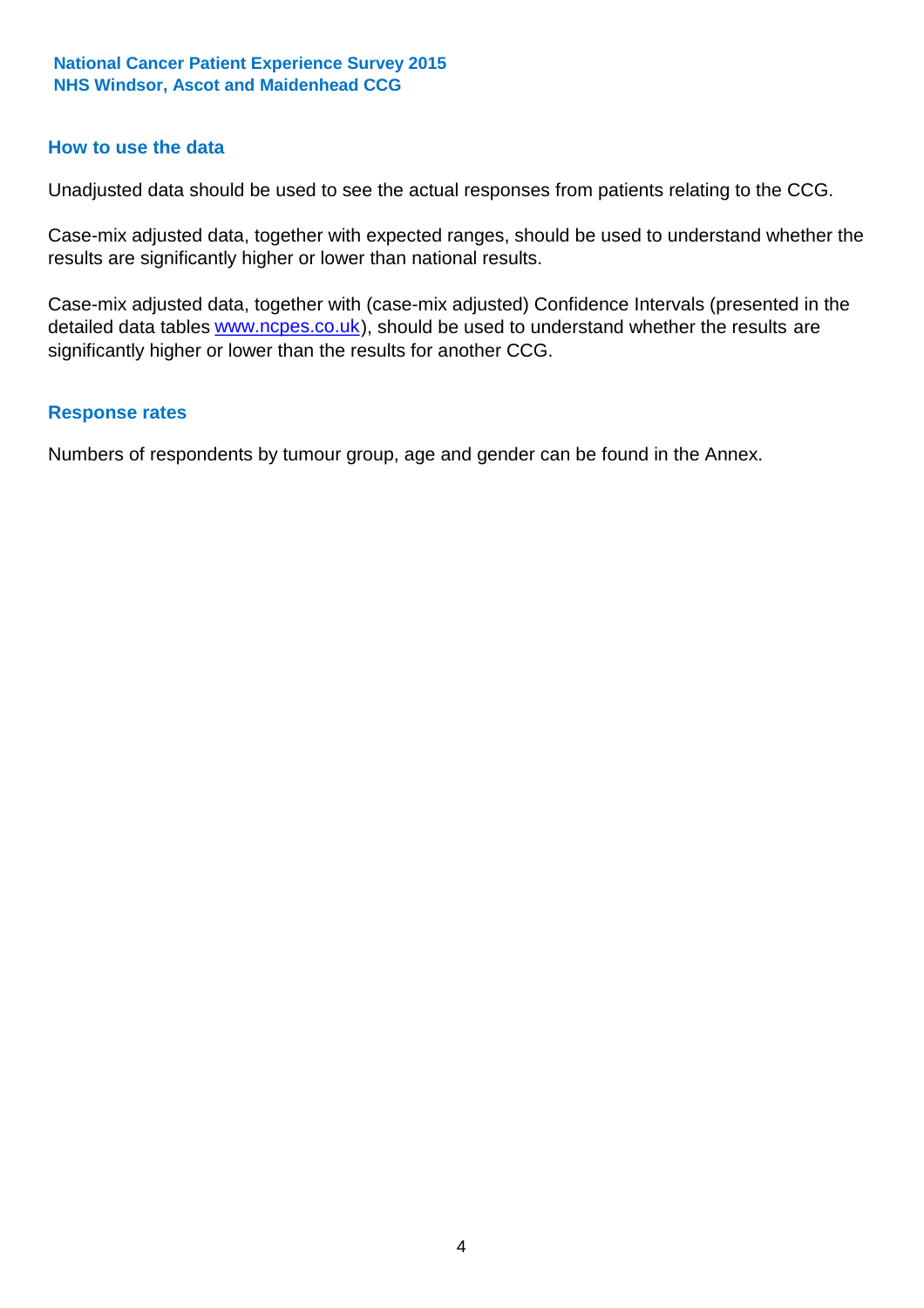### **Executive Summary**

average rating of **8.8**. Asked to rate their care on a scale of zero (very poor) to 10 (very good), respondents gave an

The following questions are included in phase 1 of the Cancer Dashboard developed by Public Health England and NHS England\*:

- **80%** of respondents said that they were definitely involved as much as they wanted to be in decisions about their care and treatment
- **92%** of respondents said that they were given the name of a Clinical Nurse Specialist who would support them through their treatment
- when asked how easy or difficult it had been to contact their Clinical Nurse Specialist 82% of respondents said that it had been 'quite easy' or 'very easy'
- **95%** of respondents said that, overall, they were always treated with dignity and respect they were in hospital
- **95%** of respondents said that hospital staff told them who to contact if they were worried about their condition or treatment after they left hospital
- **65%** of respondents said that they thought the GPs and nurses at their general practice definitely did everything they could to support them while they were having cancer treatment.

Detailed results for these and other questions are set out in the sections that follow.

#### \* www.cancerdata.nhs.uk/dashboard

The questions were selected in discussion with the national Cancer Patient Experience Advisory Group and reflect four key patient experience domains: provision of information; involvement in decisions; care transition; interpersonal relations, respect and dignity. The figures presented above are all case-mix adjusted.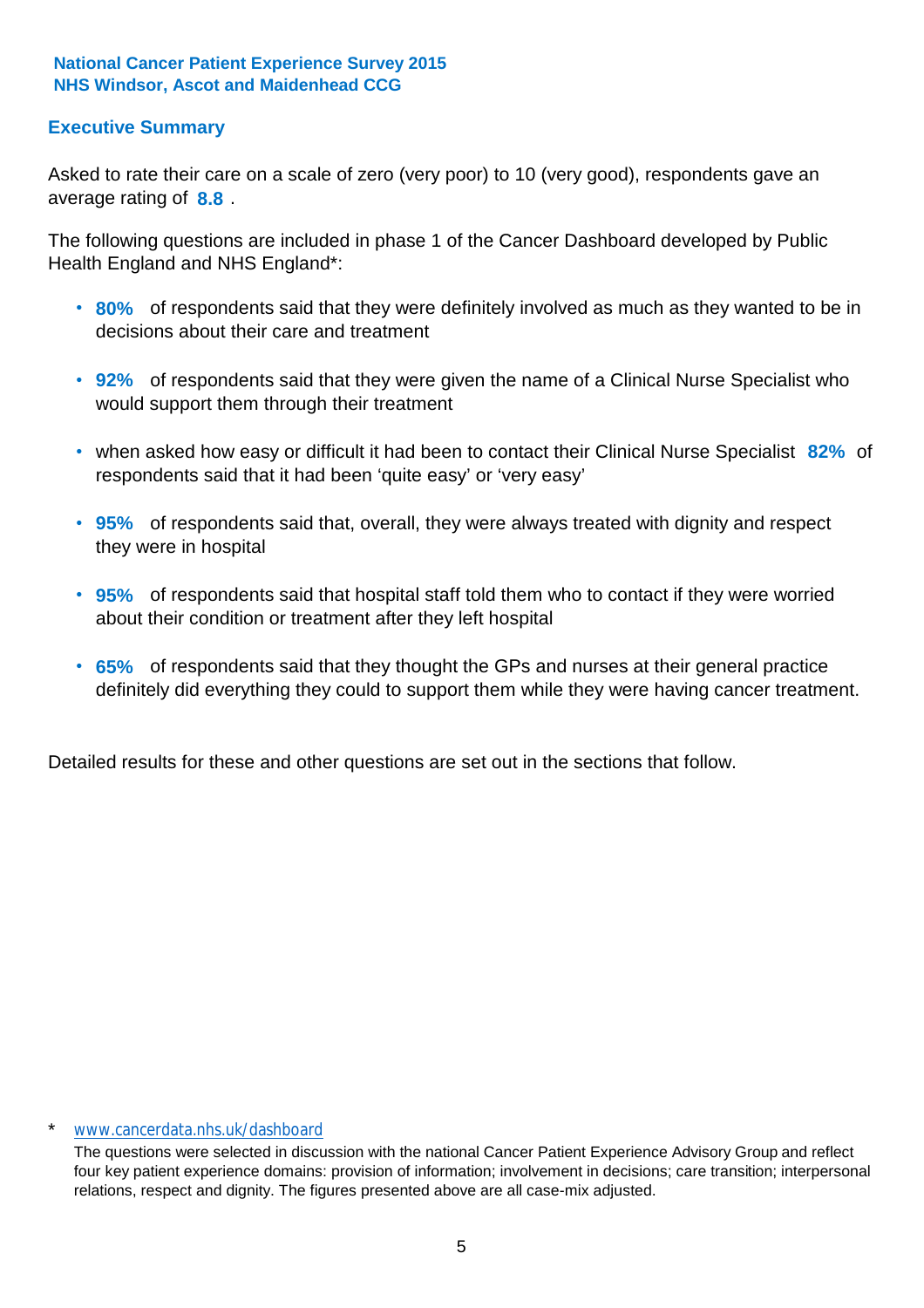# **Questions which scored outside expected range**

|                 |                                                                                            |                                             | 2015 Case-mix Adjusted               |                                     |                                     |                              |
|-----------------|--------------------------------------------------------------------------------------------|---------------------------------------------|--------------------------------------|-------------------------------------|-------------------------------------|------------------------------|
| Question        |                                                                                            | for this<br>respondents<br>Number of<br>CCG | Percentage for<br>ins<br>2015<br>CCG | Lower limit of<br>expected<br>range | Upper limit of<br>expected<br>range | National<br>Average<br>Score |
|                 | Seeing your GP                                                                             |                                             |                                      |                                     |                                     |                              |
| Q2              | Patient thought they were seen as soon as necessary                                        | 169                                         | 88%                                  | 77%                                 | 88%                                 | 82%                          |
|                 | Finding out what was wrong with you                                                        |                                             |                                      |                                     |                                     |                              |
| Q8              | Patient told they could bring a family member or friend when<br>first told they had cancer | 129                                         | 71%                                  | 72%                                 | 86%                                 | 79%                          |
|                 | Support for people with cancer                                                             |                                             |                                      |                                     |                                     |                              |
| Q20             | Hospital staff gave information about support groups                                       | 106                                         | 75%                                  | 76%                                 | 90%                                 | 83%                          |
| Q22             | Hospital staff gave information on getting financial help                                  | 71                                          | 42%                                  | 43%                                 | 66%                                 | 55%                          |
|                 | Hospital care as an inpatient                                                              |                                             |                                      |                                     |                                     |                              |
| Q <sub>37</sub> | Always treated with respect and dignity by staff                                           | 102                                         | 95%                                  | 81%                                 | 94%                                 | 87%                          |
|                 | Hospital care as a day patient / outpatient                                                |                                             |                                      |                                     |                                     |                              |
| Q45             | Patient given understandable information about whether<br>radiotherapy was working         | 41                                          | 76%                                  | 45%                                 | 75%                                 | 60%                          |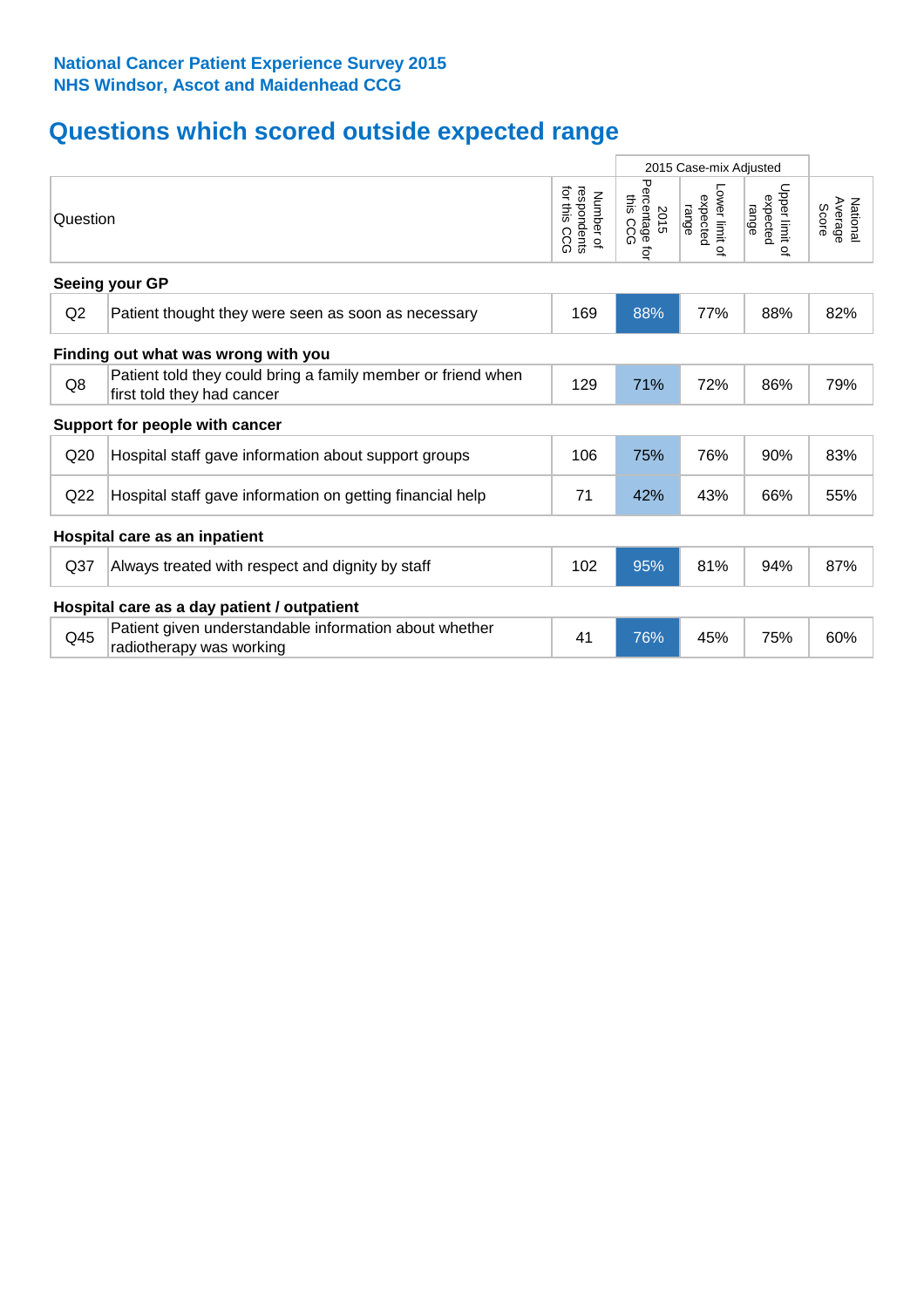# **CCG results**

### **Seeing your GP**



|    |                                                                |                                              |                             |               | 2015 Case-mix Adjusted     |                            |                           |
|----|----------------------------------------------------------------|----------------------------------------------|-----------------------------|---------------|----------------------------|----------------------------|---------------------------|
|    | Question                                                       | respondents<br>Number<br>$\overline{\sigma}$ | 2015<br>Unadjusted<br>Score | 2015<br>Score | Expected<br>range<br>lower | Expected<br>range<br>nbber | National Average<br>Score |
| Q1 | Saw GP once / twice before being told had to go to<br>hospital | 121                                          | 79%                         | 78%           | 68%                        | 83%                        | 76%                       |
| Q2 | Patient thought they were seen as soon as necessary            | 169                                          | 88%                         | 88%           | 77%                        | 88%                        | 82%                       |

|    |                                                                             |                                                 | No. |
|----|-----------------------------------------------------------------------------|-------------------------------------------------|-----|
|    | Beforehand, did you have all the<br>information you needed about your test? | Yes                                             |     |
| Q5 |                                                                             | No, I would have liked more written information |     |
|    |                                                                             | No, I would have liked more verbal information  |     |
|    |                                                                             | I did not need / want any information           |     |
|    |                                                                             | Don't know / can't remember                     |     |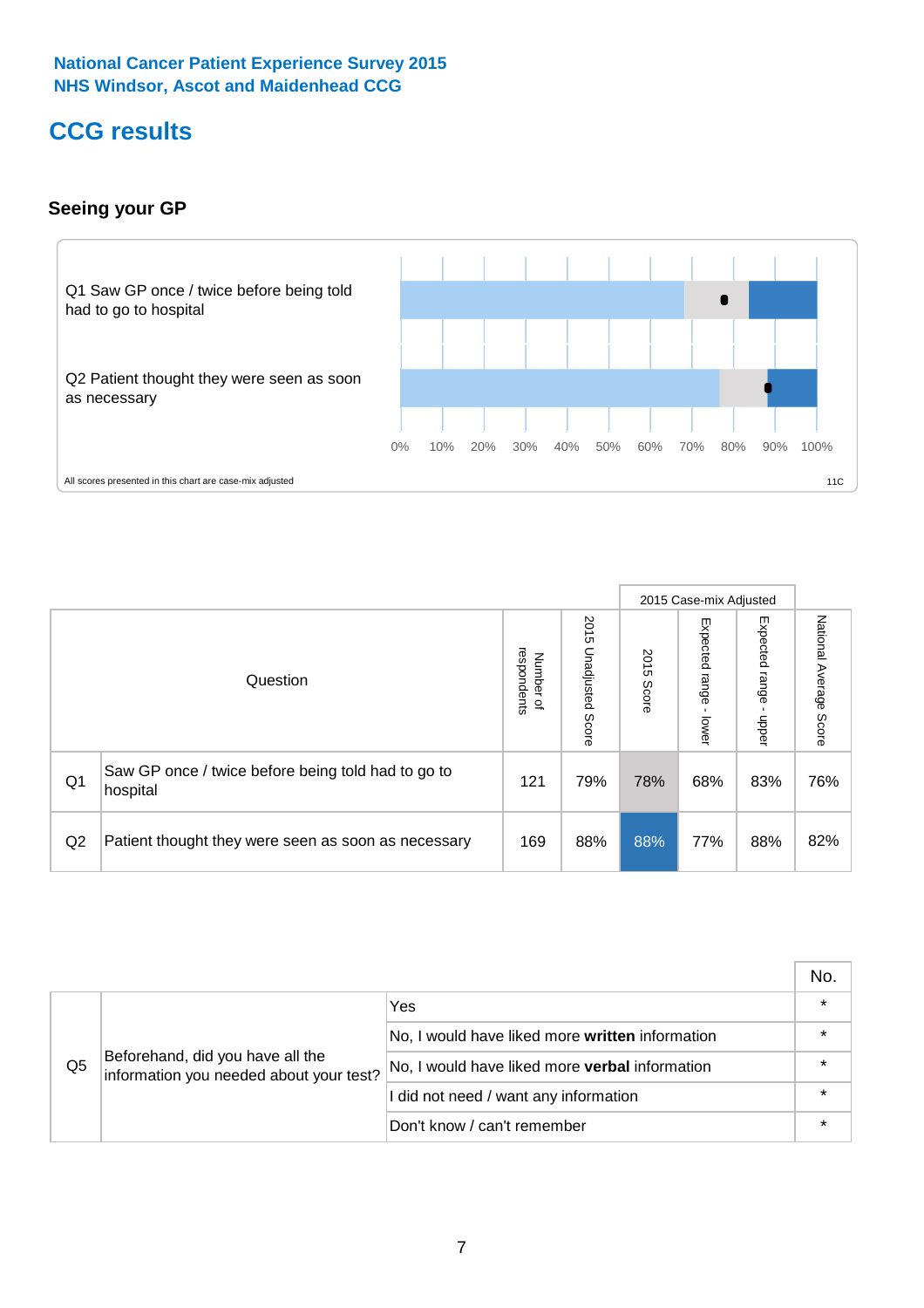### **Diagnostic tests**



|                |                                                                       |                                       |                             |               | 2015 Case-mix Adjusted  |                              |                           |
|----------------|-----------------------------------------------------------------------|---------------------------------------|-----------------------------|---------------|-------------------------|------------------------------|---------------------------|
|                | Question                                                              | respondents<br>Number<br>$\mathbf{Q}$ | 2015<br>Unadjusted<br>Score | 2015<br>Score | Expected range<br>lower | Expected<br>l range<br>nbber | National Average<br>Score |
| Q <sub>6</sub> | The length of time waiting for the test to be done was<br>about right | 145                                   | 90%                         | 91%           | 81%                     | 92%                          | 87%                       |
| Q7             | Given complete explanation of test results in<br>understandable way   | 146                                   | 81%                         | 81%           | 72%                     | 85%                          | 79%                       |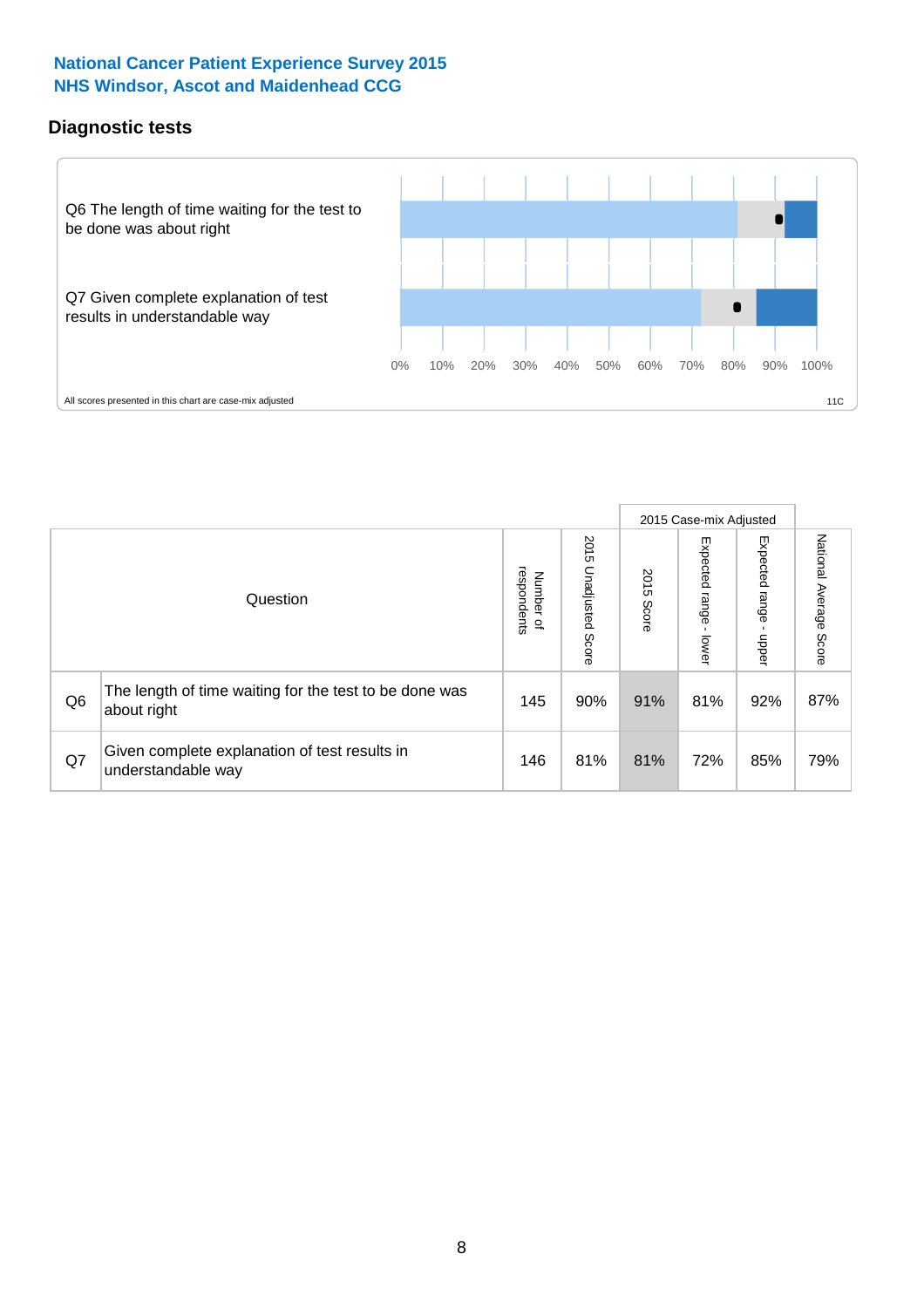#### **Finding out what was wrong with you**



|     |                                                                                            |                          |                                 |               | 2015 Case-mix Adjusted                  |                           |                        |
|-----|--------------------------------------------------------------------------------------------|--------------------------|---------------------------------|---------------|-----------------------------------------|---------------------------|------------------------|
|     | Question                                                                                   | respondents<br>Number of | 2015<br><b>Unadjusted Score</b> | 2015<br>Score | Expected range<br>$\mathbf{L}$<br>lower | Expected range -<br>nbber | National Average Score |
| Q8  | Patient told they could bring a family member or friend<br>when first told they had cancer | 129                      | 71%                             | 71%           | 72%                                     | 86%                       | 79%                    |
| Q9  | Patient felt they were told sensitively that they had cancer                               | 172                      | 83%                             | 83%           | 79%                                     | 90%                       | 84%                    |
| Q10 | Patient completely understood the explanation of what<br>was wrong                         | 171                      | 78%                             | 77%           | 66%                                     | 80%                       | 73%                    |
| Q11 | Patient given easy to understand written information<br>about the type of cancer they had  | 150                      | 68%                             | 66%           | 64%                                     | 79%                       | 72%                    |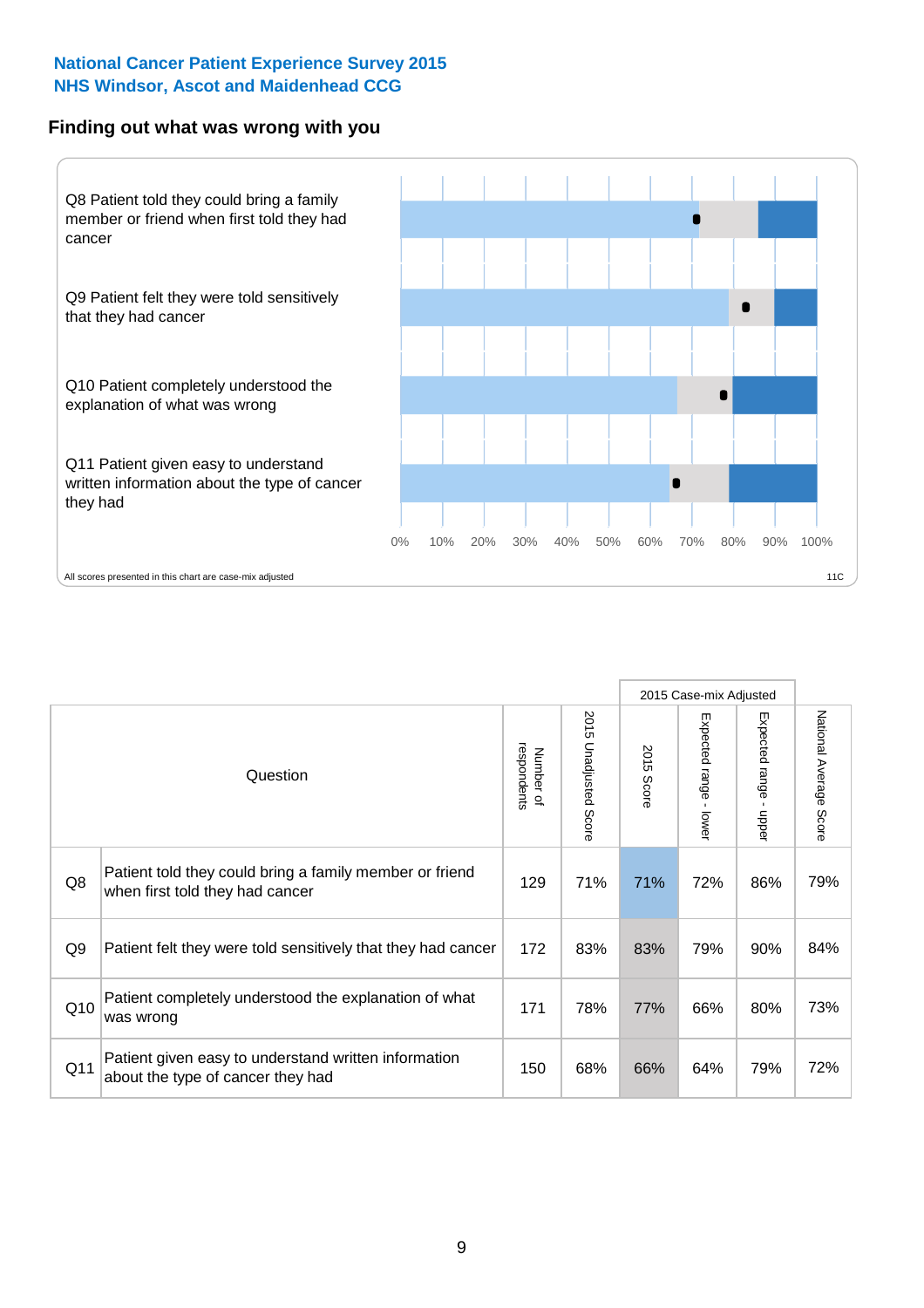### **Finding out what was wrong with you**



|          |                                                                                         |                          |                          |               | 2015 Case-mix Adjusted                  |                                           |                        |
|----------|-----------------------------------------------------------------------------------------|--------------------------|--------------------------|---------------|-----------------------------------------|-------------------------------------------|------------------------|
| Question |                                                                                         | Number of<br>respondents | 2015<br>Unadjusted Score | 2015<br>Score | Expected range<br>$\mathbf{r}$<br>lower | Expected range<br>$\blacksquare$<br>nbber | National Average Score |
| Q12      | Patient felt that treatment options were completely<br>explained                        | 147                      | 86%                      | 86%           | 77%                                     | 89%                                       | 83%                    |
| Q13      | Possible side effects explained in an understandable way                                | 167                      | 78%                      | 79%           | 66%                                     | 79%                                       | 73%                    |
| Q14      | Patient given practical advice and support in dealing with<br>side effects of treatment | 162                      | 72%                      | 72%           | 59%                                     | 73%                                       | 66%                    |
| Q15      | Patient definitely told about side effects that could affect<br>them in the future      | 155                      | 57%                      | 58%           | 47%                                     | 62%                                       | 54%                    |
| Q16      | Patient definitely involved in decisions about care and<br>treatment                    | 162                      | 81%                      | 80%           | 71%                                     | 84%                                       | 78%                    |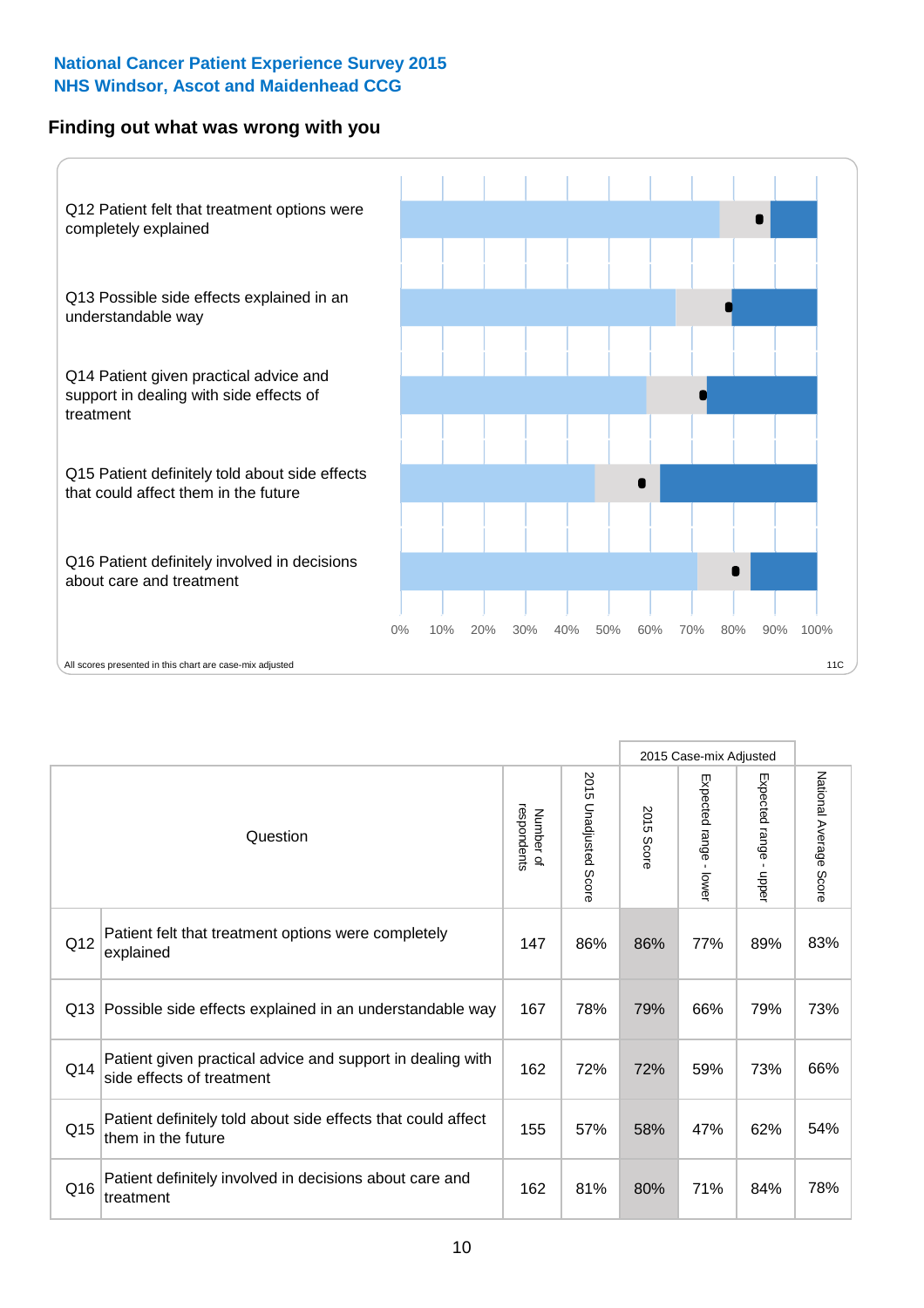#### **Clinical Nurse Specialist**



|     |                                                                                     |                          |                       |               | 2015 Case-mix Adjusted  |                         |                                  |
|-----|-------------------------------------------------------------------------------------|--------------------------|-----------------------|---------------|-------------------------|-------------------------|----------------------------------|
|     | Question                                                                            | respondents<br>Number of | 2015 Unadjusted Score | 2015<br>Score | Expected range<br>lower | Expected range<br>nbber | National Average<br><b>Score</b> |
| Q17 | Patient given the name of the CNS who would support<br>them through their treatment | 170                      | 92%                   | 92%           | 85%                     | 94%                     | 90%                              |
| Q18 | Patient found it easy to contact their CNS                                          | 134                      | 81%                   | 82%           | 80%                     | 93%                     | 87%                              |
| Q19 | Get understandable answers to important questions all or<br>most of the time        | 127                      | 86%                   | 85%           | 83%                     | 94%                     | 89%                              |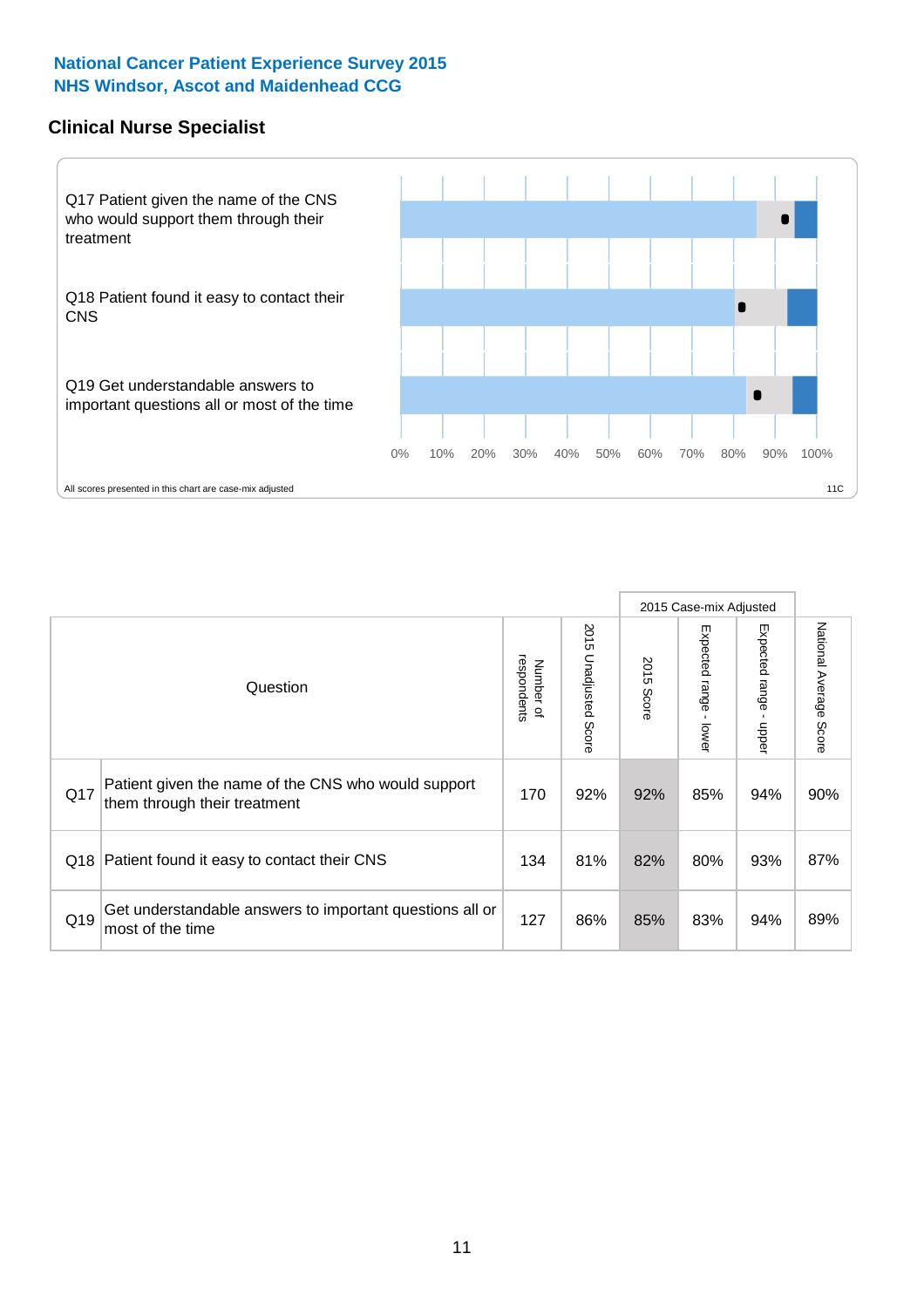#### **Support for people with cancer**



|                 |                                                                                            |                          |                                 |                      | 2015 Case-mix Adjusted                  |                                           |                        |
|-----------------|--------------------------------------------------------------------------------------------|--------------------------|---------------------------------|----------------------|-----------------------------------------|-------------------------------------------|------------------------|
|                 | Question                                                                                   | respondents<br>Number of | 2015<br><b>Unadjusted Score</b> | 2015<br><b>Score</b> | Expected range<br>$\mathbf{I}$<br>lower | Expected range<br>$\blacksquare$<br>nbber | National Average Score |
| Q20             | Hospital staff gave information about support groups                                       | 106                      | 76%                             | 75%                  | 76%                                     | 90%                                       | 83%                    |
| Q <sub>21</sub> | Hospital staff gave information about impact cancer could<br>have on day to day activities | 100                      | 82%                             | 81%                  | 73%                                     | 88%                                       | 81%                    |
| Q22             | Hospital staff gave information on getting financial help                                  | 71                       | 42%                             | 42%                  | 43%                                     | 66%                                       | 55%                    |
| Q <sub>23</sub> | Hospital staff told patient they could get free prescriptions                              | 73                       | 81%                             | 81%                  | 71%                                     | 89%                                       | 80%                    |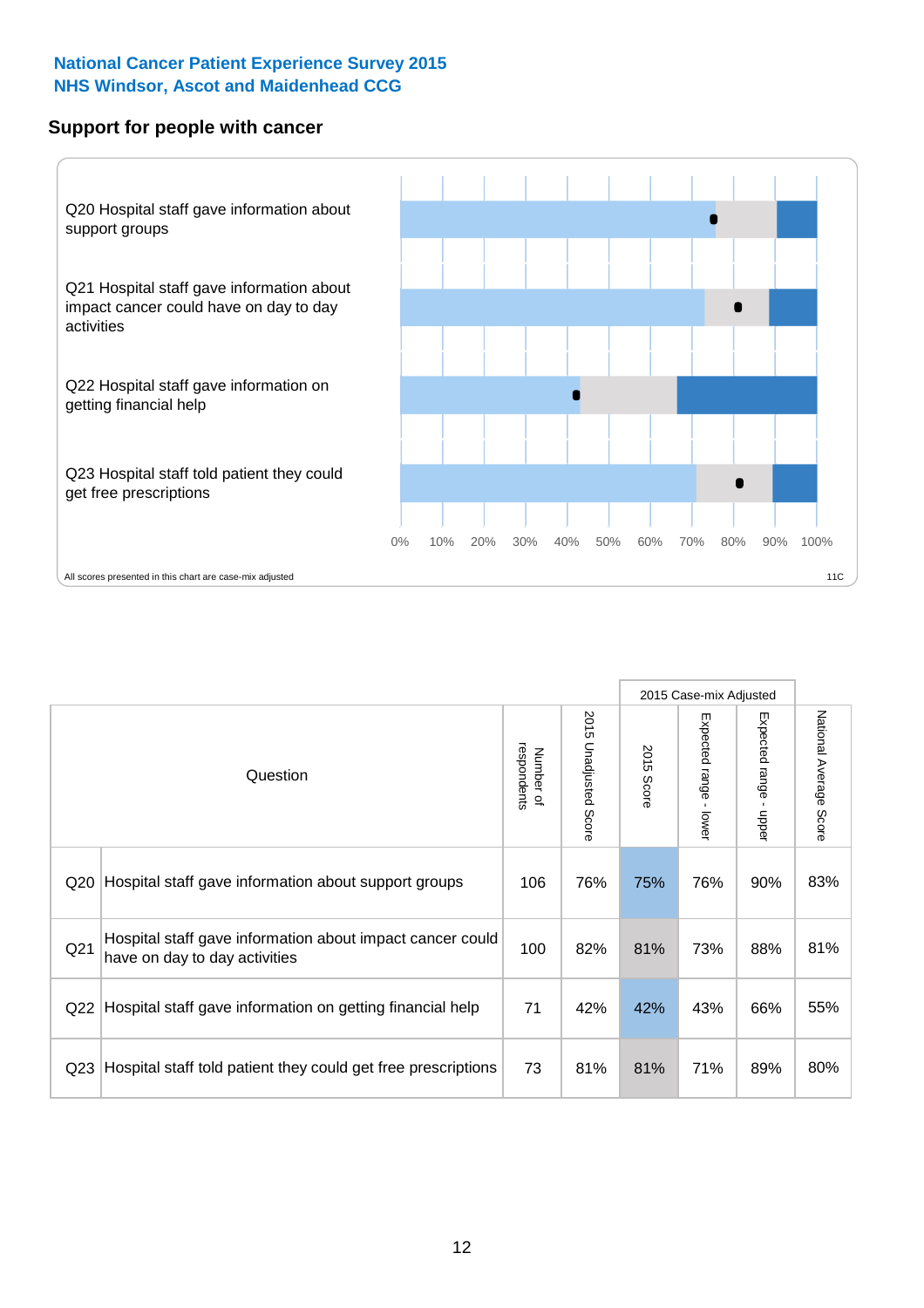### **Operations**



|     |                                                                 |                                         |                             |               | 2015 Case-mix Adjusted     |                           |                              |
|-----|-----------------------------------------------------------------|-----------------------------------------|-----------------------------|---------------|----------------------------|---------------------------|------------------------------|
|     | Question                                                        | respondents<br>Number<br>$\overline{a}$ | 2015<br>Unadjusted<br>Score | 2015<br>Score | Expected<br>range<br>lower | Expected<br>range<br>ddoe | National<br>Average<br>Score |
| Q26 | Staff explained how operation had gone in<br>understandable way | 94                                      | 81%                         | 82%           | 69%                        | 86%                       | 78%                          |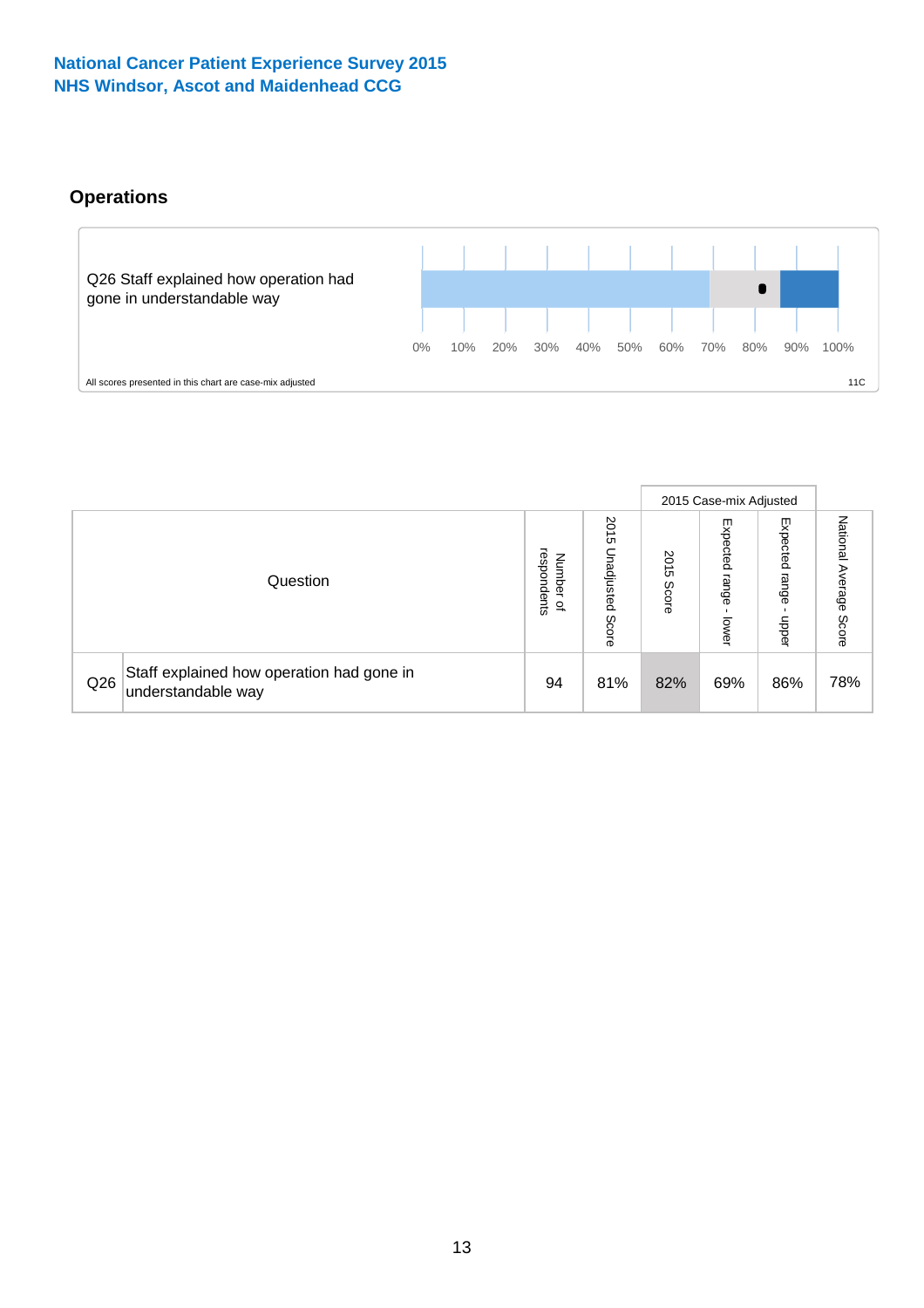### **Hospital care as an inpatient (Part 1 of 3)**



All scores presented in this chart are case-mix adjusted  $\blacksquare$  and  $\blacksquare$  and  $\blacksquare$  and  $\blacksquare$  and  $\blacksquare$  and  $\blacksquare$  and  $\blacksquare$  and  $\blacksquare$  and  $\blacksquare$  and  $\blacksquare$  and  $\blacksquare$  and  $\blacksquare$  and  $\blacksquare$  and  $\blacksquare$  and  $\blacksquare$  and

|                 |                                                                                           |                          |                                 |                      | 2015 Case-mix Adjusted                    |                                           |                        |
|-----------------|-------------------------------------------------------------------------------------------|--------------------------|---------------------------------|----------------------|-------------------------------------------|-------------------------------------------|------------------------|
|                 | Question                                                                                  | respondents<br>Number of | 2015<br><b>Unadjusted Score</b> | 2015<br><b>Score</b> | Expected range<br>$\blacksquare$<br>lower | Expected range<br>$\blacksquare$<br>nbber | National Average Score |
| Q28             | Groups of doctors or nurses did not talk in front of patient<br>as if they were not there | 101                      | 80%                             | 78%                  | 74%                                       | 89%                                       | 81%                    |
| Q29             | Patient had confidence and trust in all doctors treating<br>them                          | 100                      | 87%                             | 87%                  | 77%                                       | 91%                                       | 84%                    |
| Q30             | Patient's family or someone close definitely had<br>opportunity to talk to doctor         | 88                       | 70%                             | 71%                  | 63%                                       | 81%                                       | 72%                    |
| Q <sub>31</sub> | Patient had confidence and trust in all ward nurses                                       | 101                      | 72%                             | 73%                  | 64%                                       | 81%                                       | 72%                    |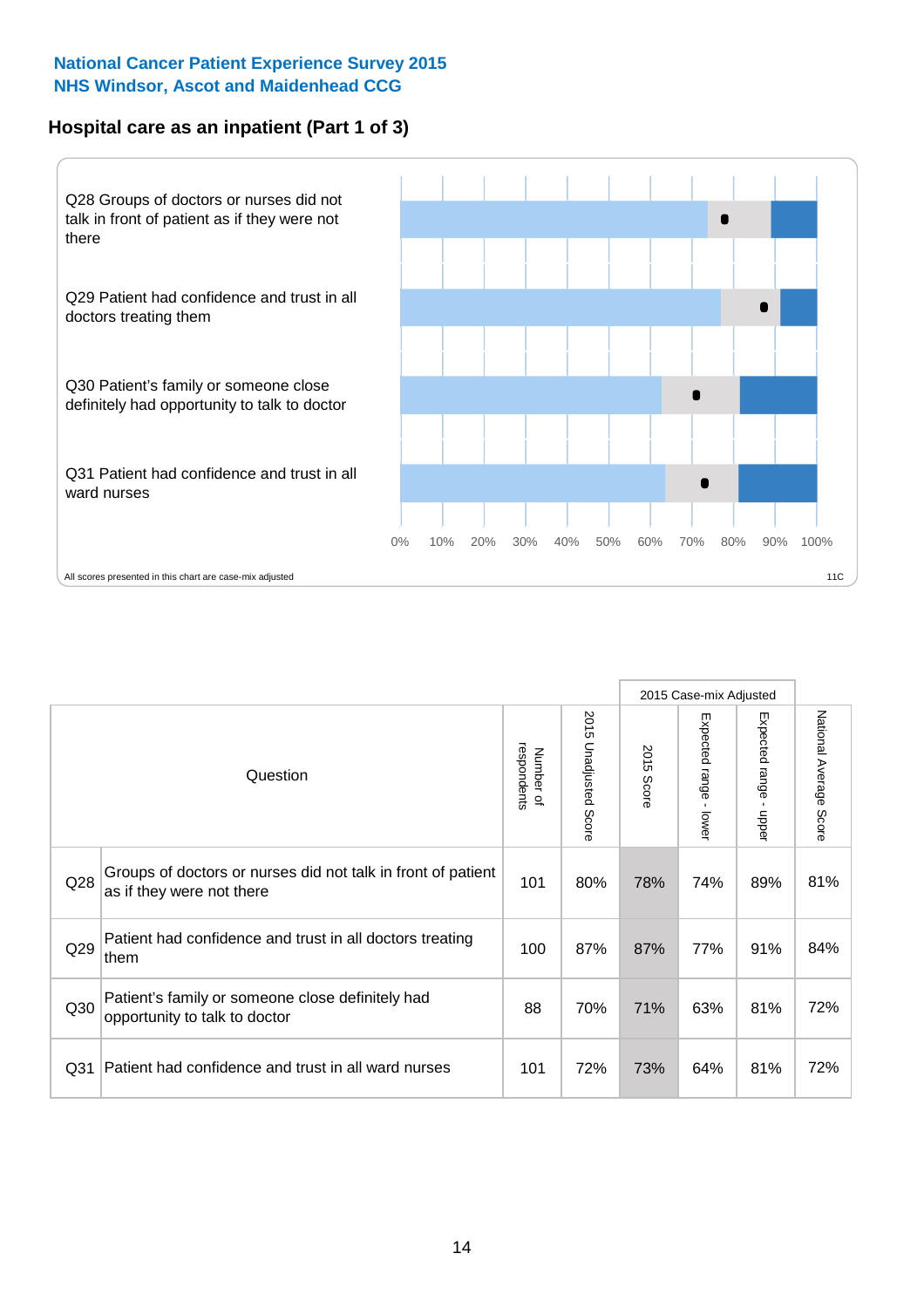### **Hospital care as an inpatient (Part 2 of 3)**



|                 |                                                                         |                          |                          |               | 2015 Case-mix Adjusted                  |                                         |                        |
|-----------------|-------------------------------------------------------------------------|--------------------------|--------------------------|---------------|-----------------------------------------|-----------------------------------------|------------------------|
|                 | Question                                                                | respondents<br>Number of | 2015<br>Unadjusted Score | 2015<br>Score | Expected range<br>$\mathbf{r}$<br>lower | Expected range<br>$\mathbf{I}$<br>nbber | National Average Score |
| Q <sub>32</sub> | Always / nearly always enough nurses on duty                            | 100                      | 74%                      | 73%           | 57%                                     | 75%                                     | 66%                    |
| Q <sub>33</sub> | All staff asked patient what name they preferred to be<br>called by     | 101                      | 75%                      | 77%           | 55%                                     | 78%                                     | 67%                    |
| Q <sub>34</sub> | Always given enough privacy when discussing condition<br>or treatment   | 102                      | 87%                      | 87%           | 78%                                     | 92%                                     | 85%                    |
| Q <sub>35</sub> | Patient was able to discuss worries or fears with staff<br>during visit | 71                       | 62%                      | 63%           | 40%                                     | 63%                                     | 52%                    |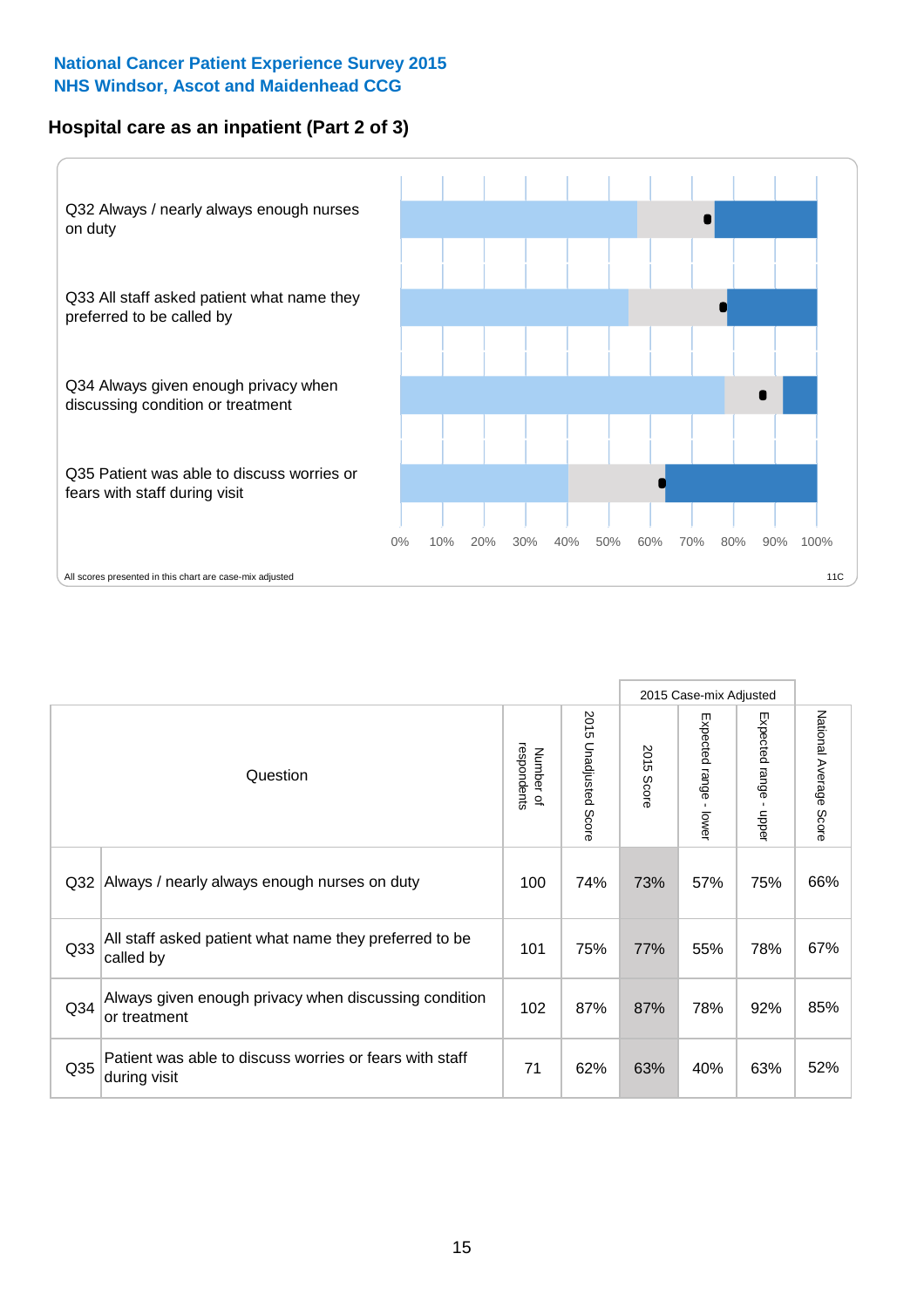### **Hospital care as an inpatient (Part 3 of 3)**



|                 |                                                                                     |                          |                                 |               | 2015 Case-mix Adjusted                  |                           |                        |
|-----------------|-------------------------------------------------------------------------------------|--------------------------|---------------------------------|---------------|-----------------------------------------|---------------------------|------------------------|
|                 | Question                                                                            | respondents<br>Number of | 2015<br><b>Unadjusted Score</b> | 2015<br>Score | Expected range<br>$\mathbf{r}$<br>lower | Expected range -<br>nbber | National Average Score |
| Q36             | Hospital staff definitely did everything to help control pain                       | 86                       | 90%                             | 90%           | 76%                                     | 92%                       | 84%                    |
| Q <sub>37</sub> | Always treated with respect and dignity by staff                                    | 102                      | 95%                             | 95%           | 81%                                     | 94%                       | 87%                    |
| Q38             | Given clear written information about what should / should<br>not do post discharge | 97                       | 87%                             | 86%           | 77%                                     | 92%                       | 84%                    |
| Q39             | Staff told patient who to contact if worried post discharge                         | 96                       | 95%                             | 95%           | 89%                                     | 99%                       | 94%                    |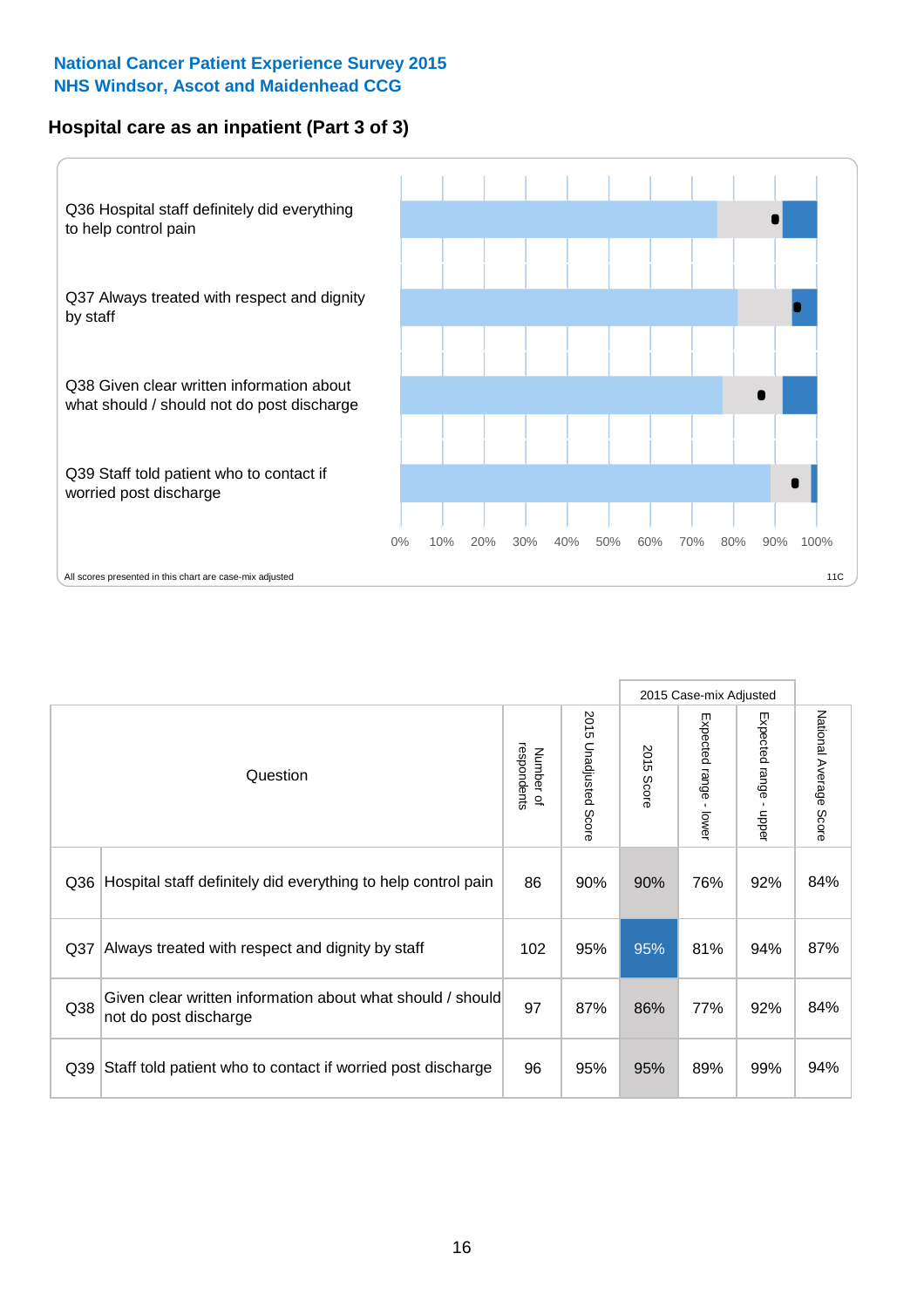### **Hospital care as a day patient / outpatient (Part 1 of 2)**



|     |                                                                                    |                          |                                 | 2015 Case-mix Adjusted |                                         |                                       |                        |
|-----|------------------------------------------------------------------------------------|--------------------------|---------------------------------|------------------------|-----------------------------------------|---------------------------------------|------------------------|
|     | Question                                                                           | respondents<br>Number of | 2015<br><b>Unadjusted Score</b> | 2015<br>Score          | Expected range<br>$\mathbf{r}$<br>lower | Expected range<br>$\mathbf{r}$<br>ddo | National Average Score |
| Q41 | Patient was able to discuss worries or fears with staff<br>during visit            | 122                      | 72%                             | 72%                    | 62%                                     | 78%                                   | 70%                    |
| Q42 | Doctor had the right notes and other documentation with<br>them                    | 143                      | 96%                             | 96%                    | 92%                                     | 99%                                   | 96%                    |
| Q44 | Beforehand patient had all information needed about<br>radiotherapy treatment      | 45                       | 87%                             | 86%                    | 76%                                     | 96%                                   | 86%                    |
| Q45 | Patient given understandable information about whether<br>radiotherapy was working | 41                       | 76%                             | 76%                    | 45%                                     | 75%                                   | 60%                    |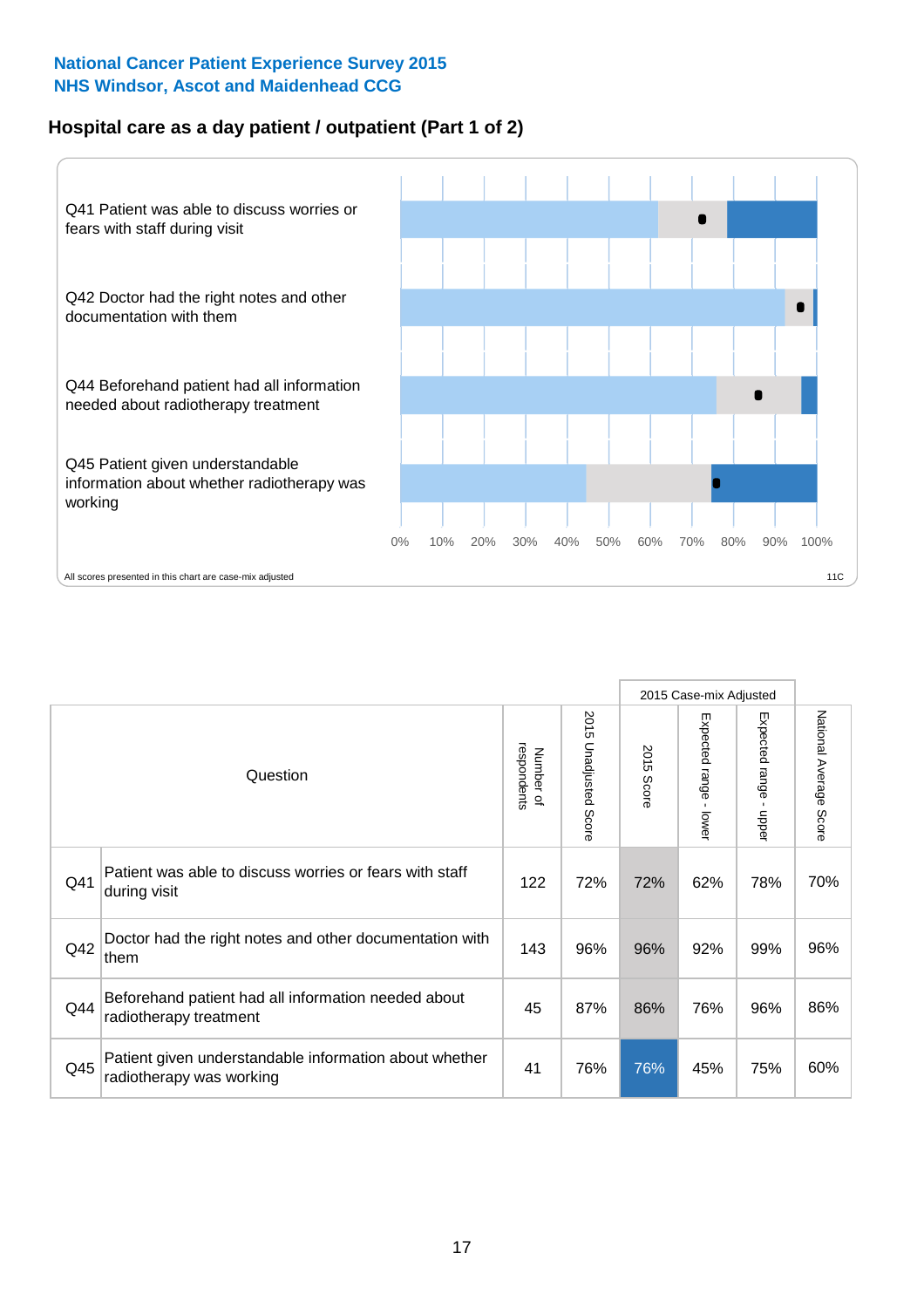## **Hospital care as a day patient / outpatient (Part 2 of 2)**



|     |                                                                                    |                                       |                             | 2015 Case-mix Adjusted |                         |                         |                           |
|-----|------------------------------------------------------------------------------------|---------------------------------------|-----------------------------|------------------------|-------------------------|-------------------------|---------------------------|
|     | Question                                                                           | respondents<br>Number<br>$\mathbf{Q}$ | 2015<br>Unadjusted<br>Score | 2015<br>Score          | Expected range<br>lower | Expected range<br>doper | National Average<br>Score |
| Q47 | Beforehand patient had all information needed about<br>chemotherapy treatment      | 69                                    | 87%                         | 87%                    | 76%                     | 93%                     | 84%                       |
| Q48 | Patient given understandable information about whether<br>chemotherapy was working | 66                                    | 70%                         | 70%                    | 57%                     | 79%                     | 68%                       |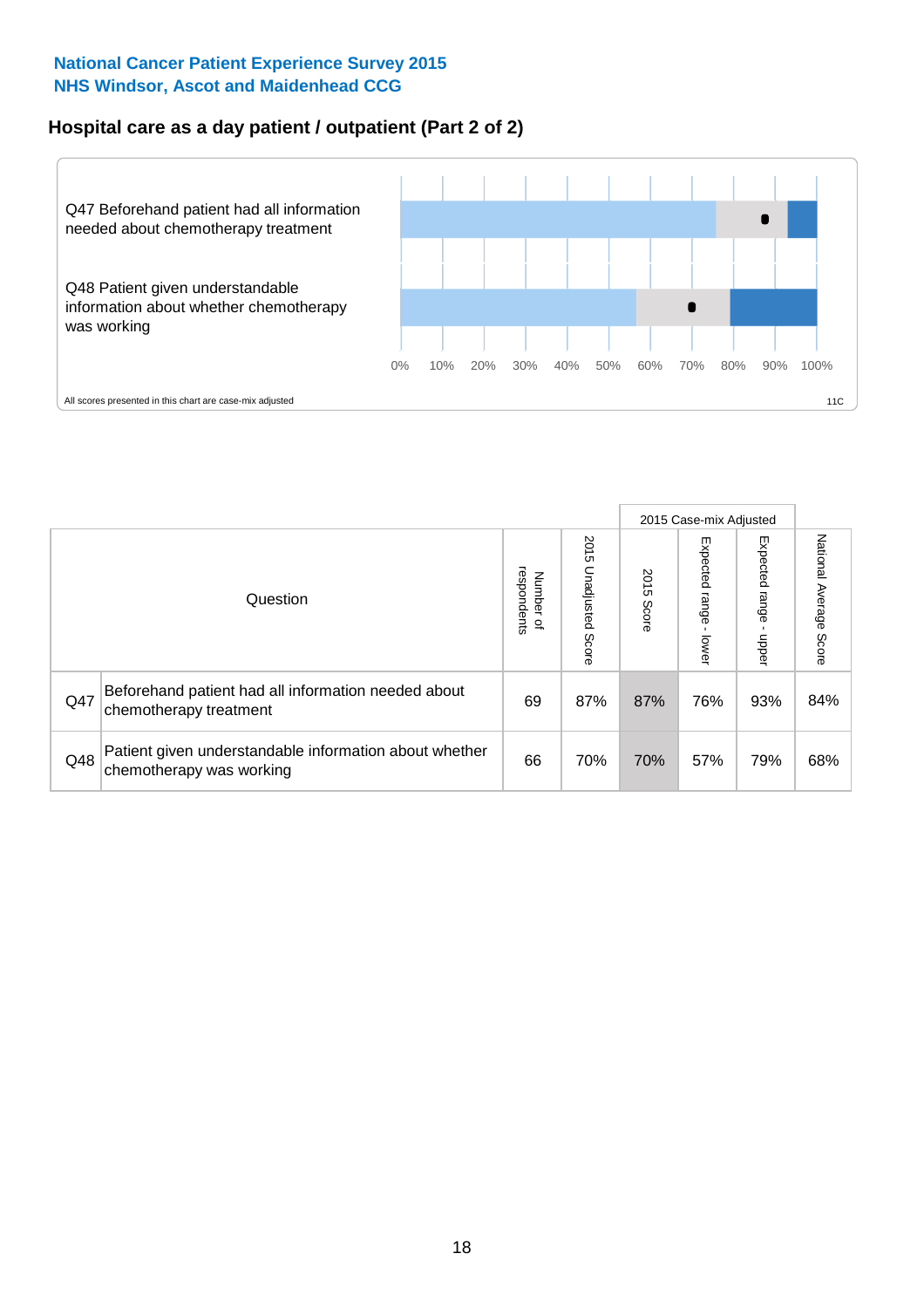#### **Home care and support**



|     |                                                                                                     |                          |                       |               | 2015 Case-mix Adjusted       |                         |                        |
|-----|-----------------------------------------------------------------------------------------------------|--------------------------|-----------------------|---------------|------------------------------|-------------------------|------------------------|
|     | Question                                                                                            | respondents<br>Number of | 2015 Unadjusted Score | 2015<br>Score | Expected<br>l range<br>lower | Expected range<br>nbber | National Average Score |
| Q49 | Hospital staff gave family or someone close all the<br>information needed to help with care at home | 124                      | 56%                   | 57%           | 49%                          | 66%                     | 58%                    |
| Q50 | Patient definitely given enough support from health or<br>social services during treatment          | 80                       | 58%                   | 57%           | 42%                          | 65%                     | 54%                    |
| Q51 | Patient definitely given enough support from health or<br>social services after treatment           | 52                       | 54%                   | 55%           | 31%                          | 58%                     | 45%                    |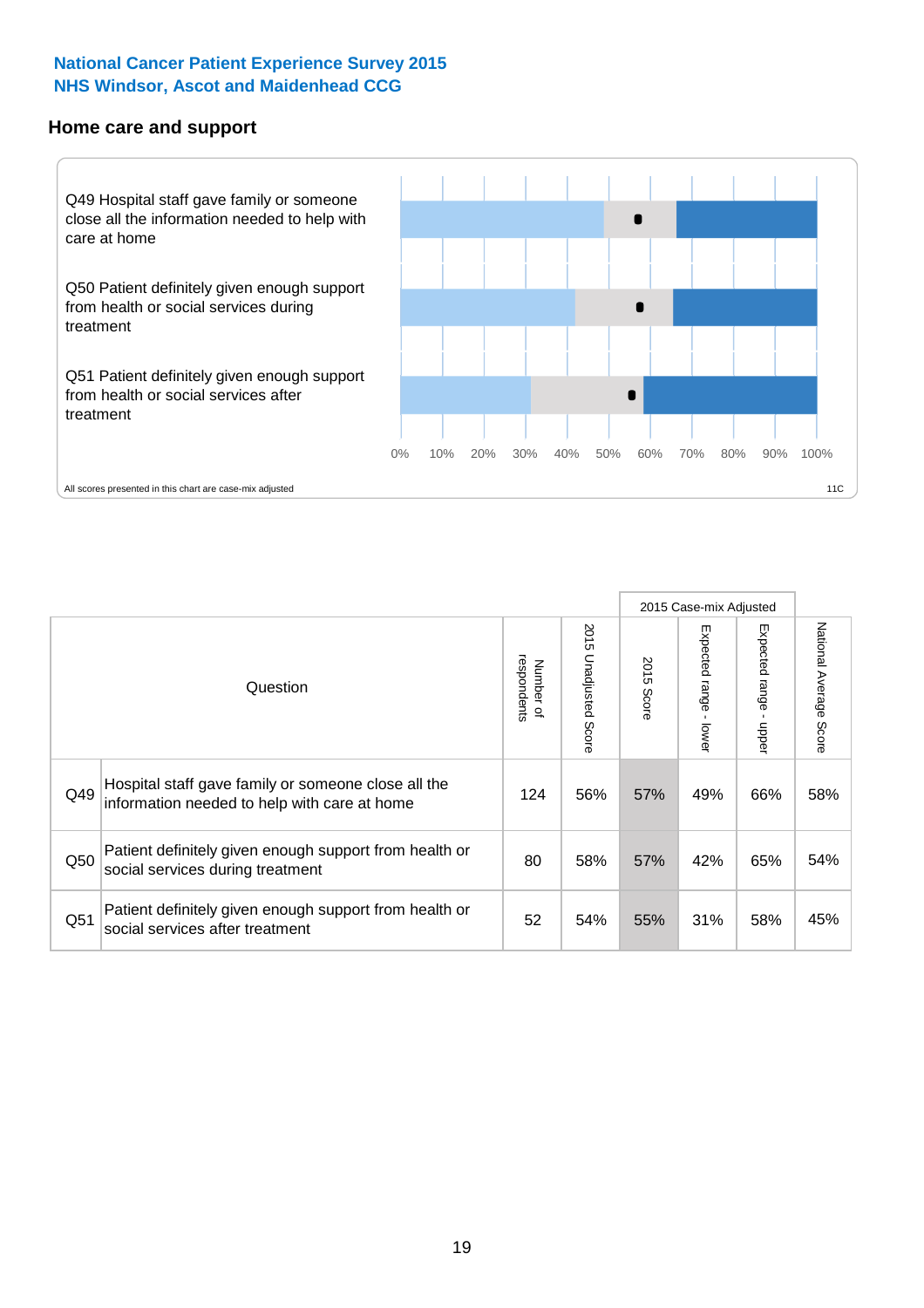### **Care from your general practice**



|     |                                                                           |                                       |                             | 2015 Case-mix Adjusted |                         |                         |                           |
|-----|---------------------------------------------------------------------------|---------------------------------------|-----------------------------|------------------------|-------------------------|-------------------------|---------------------------|
|     | Question                                                                  | respondents<br>Number<br>$\mathbf{Q}$ | 2015<br>Unadjusted<br>Score | 2015<br>Score          | Expected range<br>lower | Expected range<br>doper | National Average<br>Score |
| Q52 | GP given enough information about patient's condition<br>and treatment    | 150                                   | 97%                         | 97%                    | 92%                     | 99%                     | 95%                       |
| Q53 | Practice staff definitely did everything they could to<br>support patient | 107                                   | 66%                         | 65%                    | 53%                     | 72%                     | 63%                       |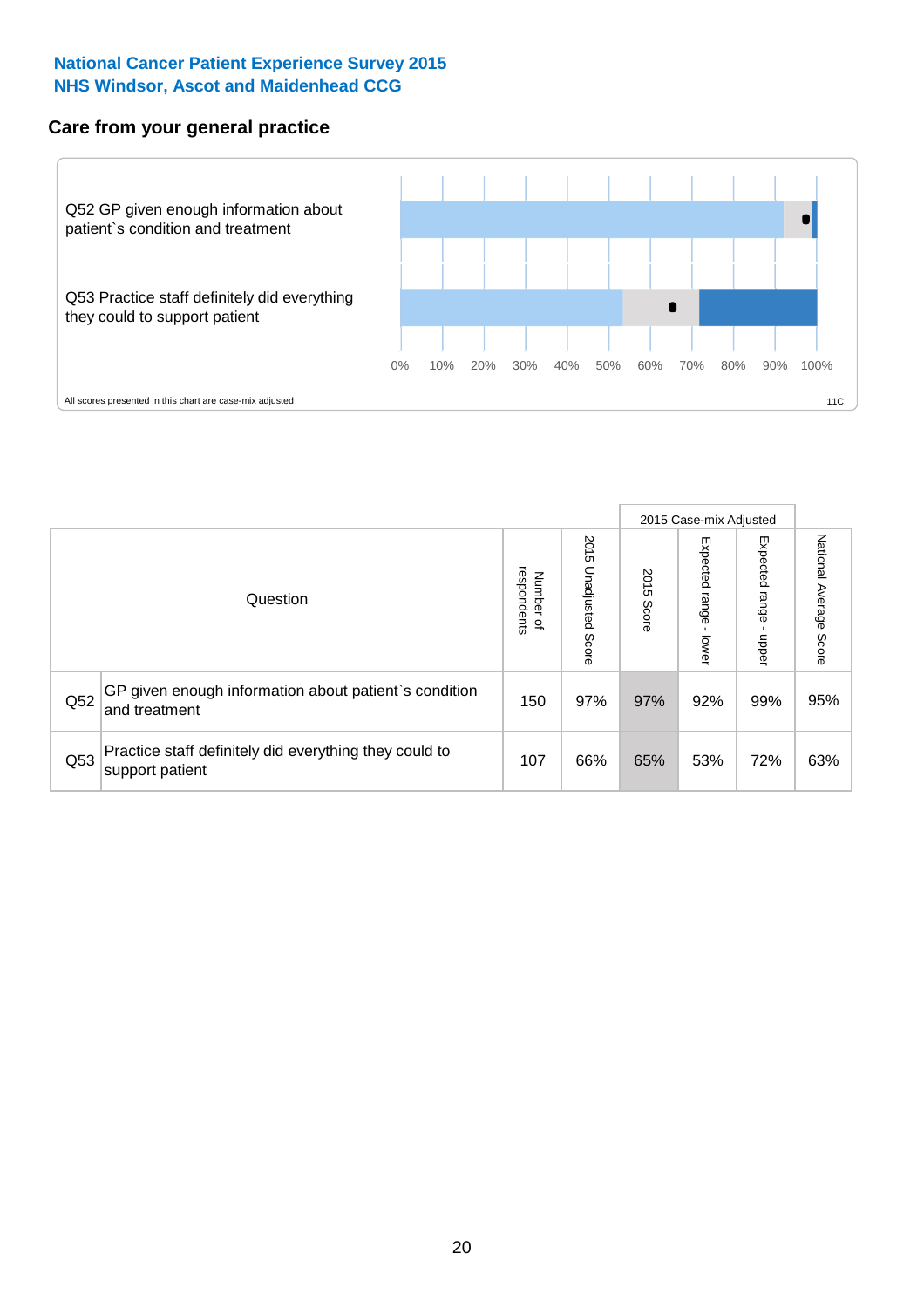### **Your overall NHS care (Part 1 of 2)**



|     |                                                                    |                          |                          | 2015 Case-mix Adjusted |                                         |                                           |                        |
|-----|--------------------------------------------------------------------|--------------------------|--------------------------|------------------------|-----------------------------------------|-------------------------------------------|------------------------|
|     | Question                                                           | respondents<br>Number of | 2015<br>Unadjusted Score | 2015<br>Score          | Expected range<br>$\mathbf{I}$<br>lower | Expected range<br>$\blacksquare$<br>nbber | National Average Score |
| Q54 | Hospital and community staff always worked well together           | 160                      | 64%                      | 65%                    | 53%                                     | 69%                                       | 61%                    |
| Q55 | Patient given a care plan                                          | 137                      | 34%                      | 36%                    | 25%                                     | 41%                                       | 33%                    |
| Q56 | Overall the administration of the care was very good /<br>good     | 168                      | 90%                      | 91%                    | 84%                                     | 94%                                       | 89%                    |
| Q57 | Length of time for attending clinics and appointments was<br>right | 168                      | 67%                      | 68%                    | 57%                                     | 75%                                       | 66%                    |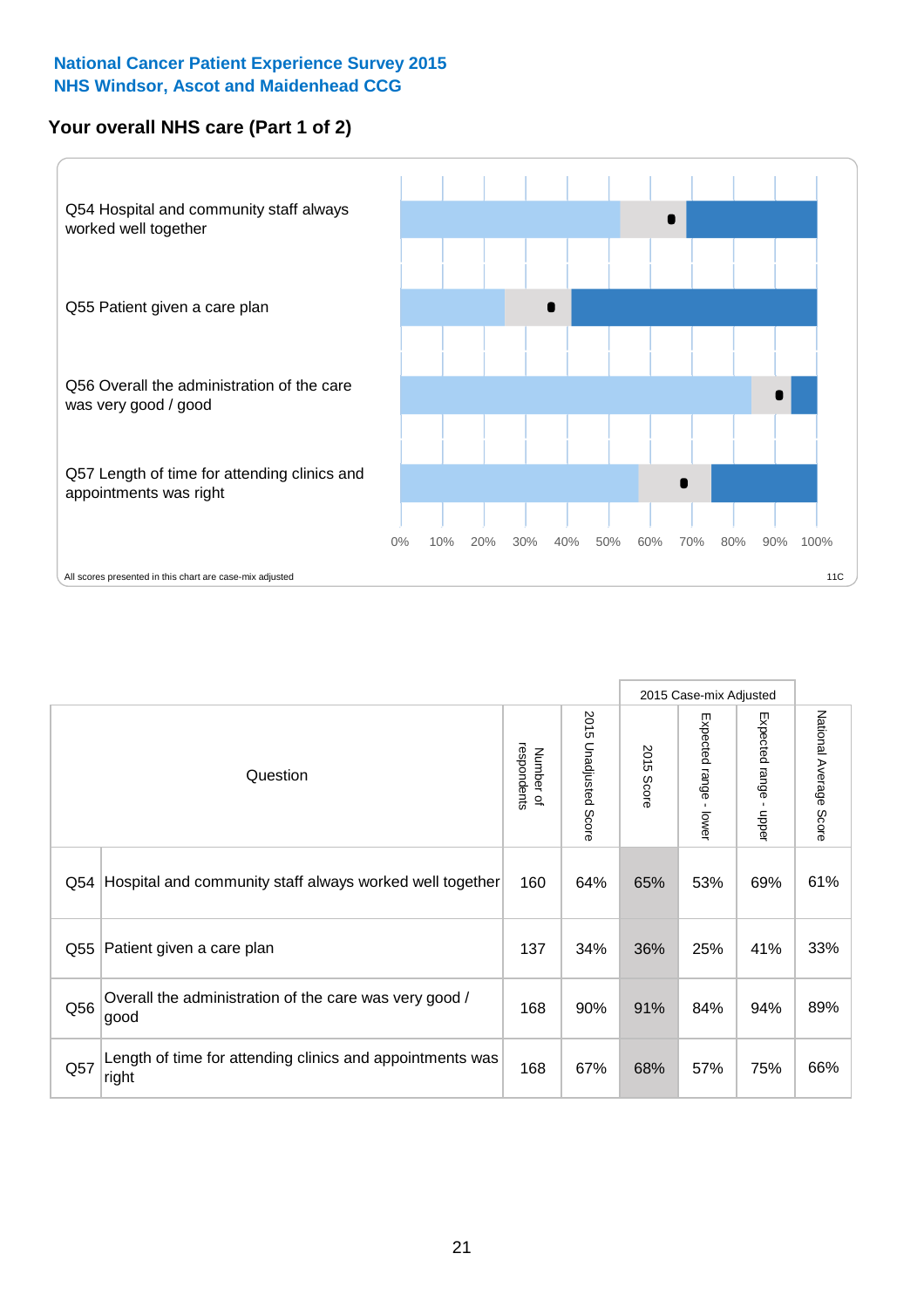## **Your overall NHS care (Part 2 of 2)**



|     |                                                       |                                   |                             |               | 2015 Case-mix Adjusted     |                            |                           |
|-----|-------------------------------------------------------|-----------------------------------|-----------------------------|---------------|----------------------------|----------------------------|---------------------------|
|     | Question                                              | respondents<br>Number<br>$\Omega$ | 2015<br>Unadjusted<br>Score | 2015<br>Score | Expected<br>range<br>lower | Expected<br>range<br>doper | National<br>Average Score |
| Q58 | Taking part in cancer research discussed with patient | 161                               | 22%                         | 22%           | 20%                        | 37%                        | 28%                       |



|     |                                                                        |                                              |                             |               | 2015 Case-mix Adjusted                  |                                                       |                              |
|-----|------------------------------------------------------------------------|----------------------------------------------|-----------------------------|---------------|-----------------------------------------|-------------------------------------------------------|------------------------------|
|     | Question                                                               | respondents<br>Number<br>$\overline{\sigma}$ | 2015<br>Jnadjusted<br>Score | 2015<br>Score | OWer<br>limit<br>range<br>٩<br>expected | Upper<br>limit<br>range<br>$\overline{a}$<br>expected | National<br>Average<br>Score |
| Q59 | Patient's average rating of care scored from very poor to<br>very good | 164                                          | 8.8                         | 8.8           | 8.5                                     | 8.9                                                   | 8.7                          |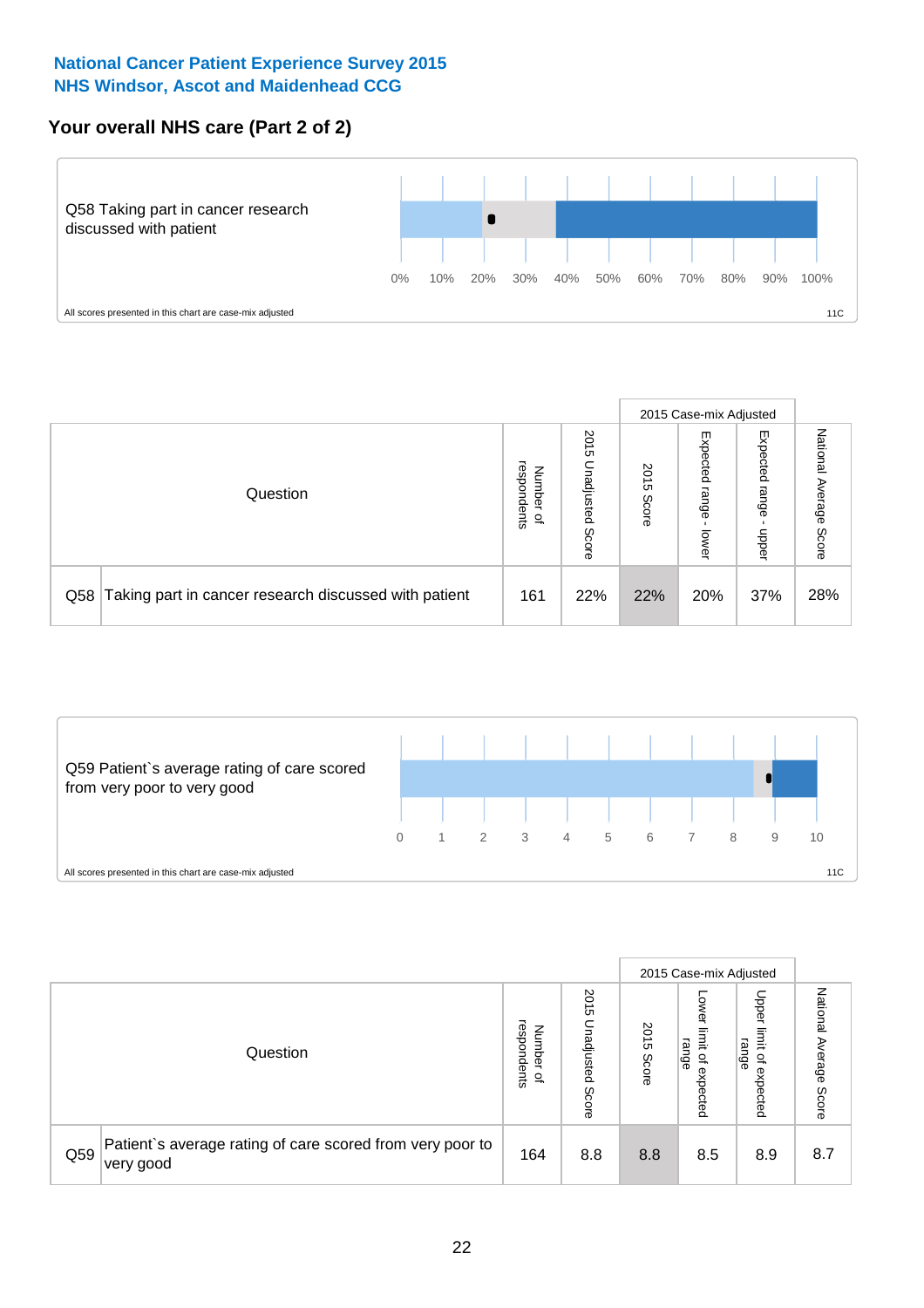# **Comparisons by tumour group for this CCG**

The following tables show the unadjusted CCG and the national percentage scores for each question broken down by tumour group. Where a cell in the table contains an asterisk this indicates that the number of patients in that group was below 21 and too small to display. Where a cell in the table contains "n.a." this indicates that there were no respondents for that tumour group.

# **Seeing your GP**

|                      | Q1. Saw GP once /<br>had to go to hospital | twice before being told | Q2. Patient thought<br>they were seen as<br>soon as necessary |                 |  |
|----------------------|--------------------------------------------|-------------------------|---------------------------------------------------------------|-----------------|--|
| <b>Cancer type</b>   | This CCG <sup>\$</sup>                     | <b>National</b>         | This CCG <sup>\$</sup>                                        | <b>National</b> |  |
| Brain / CNS          | $\star$                                    | 60%                     | $\star$                                                       | 77%             |  |
| <b>Breast</b>        | 95%                                        | 93%                     | 93%                                                           | 88%             |  |
| Colorectal / LGT     | $\star$                                    | 72%                     | $\star$                                                       | 80%             |  |
| Gynaecological       | $\star$                                    | 75%                     | $\star$                                                       | 78%             |  |
| Haematological       | 59%                                        | 64%                     | 83%                                                           | 80%             |  |
| <b>Head and Neck</b> | $\star$                                    | 77%                     | $\star$                                                       | 79%             |  |
| Lung                 | $\star$                                    | 69%                     | $\star$                                                       | 83%             |  |
| Prostate             | 96%                                        | 79%                     | 94%                                                           | 85%             |  |
| Sarcoma              | $\star$                                    | 64%                     | $\star$                                                       | 69%             |  |
| Skin                 | $\star$                                    | 91%                     | $\star$                                                       | 87%             |  |
| <b>Upper Gastro</b>  | $\star$                                    | 70%                     | $\star$                                                       | 78%             |  |
| Urological           | $\star$                                    | 81%                     | $\star$                                                       | 84%             |  |
| Other                | $\star$<br>70%                             |                         | $\star$                                                       | 78%             |  |
| <b>All Cancers</b>   | 79%                                        | 76%                     | 88%                                                           | 82%             |  |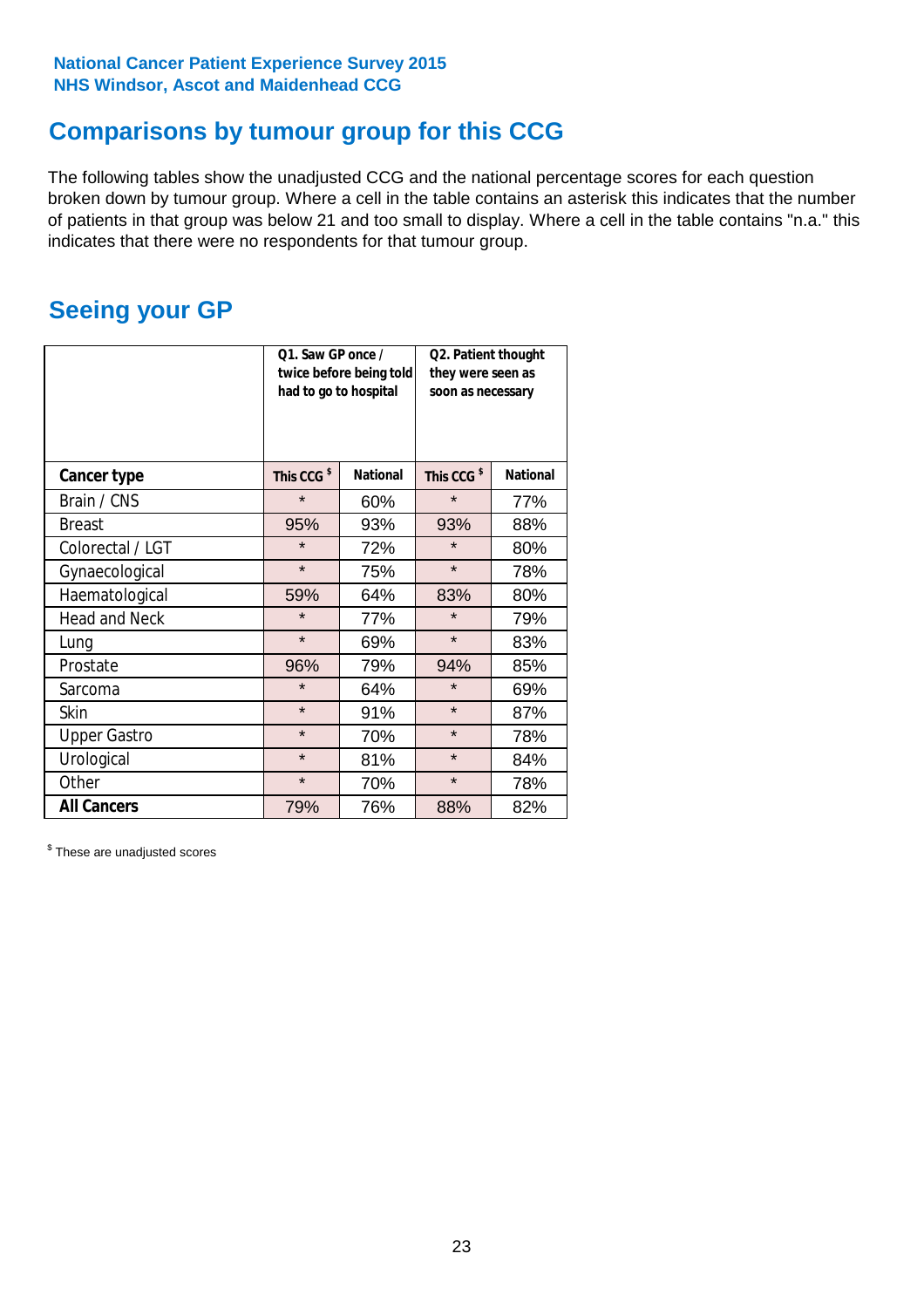# **Diagnostic tests**

|                      | be done was about<br>right | Q6. The length of time<br>waiting for the test to | Q7. Given complete<br>explanation of test<br>results in<br>understandable way |                 |  |
|----------------------|----------------------------|---------------------------------------------------|-------------------------------------------------------------------------------|-----------------|--|
| <b>Cancer type</b>   | This CCG <sup>\$</sup>     | <b>National</b>                                   | This CCG <sup>\$</sup>                                                        | <b>National</b> |  |
| Brain / CNS          | $\star$                    | 87%                                               | $\star$                                                                       | 69%             |  |
| <b>Breast</b>        | 92%                        | 90%                                               | 89%                                                                           | 82%             |  |
| Colorectal / LGT     | $\star$                    | 86%                                               | $\star$                                                                       | 81%             |  |
| Gynaecological       | $\star$                    | 84%                                               | $\star$                                                                       | 76%             |  |
| Haematological       | 88%                        | 87%                                               | 77%                                                                           | 76%             |  |
| <b>Head and Neck</b> | $\star$                    | 84%                                               | $\star$                                                                       | 77%             |  |
| Lung                 | $\star$                    | 87%                                               | $\star$                                                                       | 78%             |  |
| Prostate             | 96%                        | 85%                                               | 81%                                                                           | 79%             |  |
| Sarcoma              | $\star$                    | 81%                                               | $\star$                                                                       | 77%             |  |
| Skin                 | $\star$                    | 89%                                               | $\star$                                                                       | 85%             |  |
| <b>Upper Gastro</b>  | $\star$                    | 83%                                               | $\star$                                                                       | 77%             |  |
| Urological           | $\star$                    | 85%                                               | $\star$                                                                       | 78%             |  |
| Other                | $\star$                    | 85%                                               | $\star$                                                                       | 76%             |  |
| <b>All Cancers</b>   | 90%                        | 87%                                               | 81%                                                                           | 79%             |  |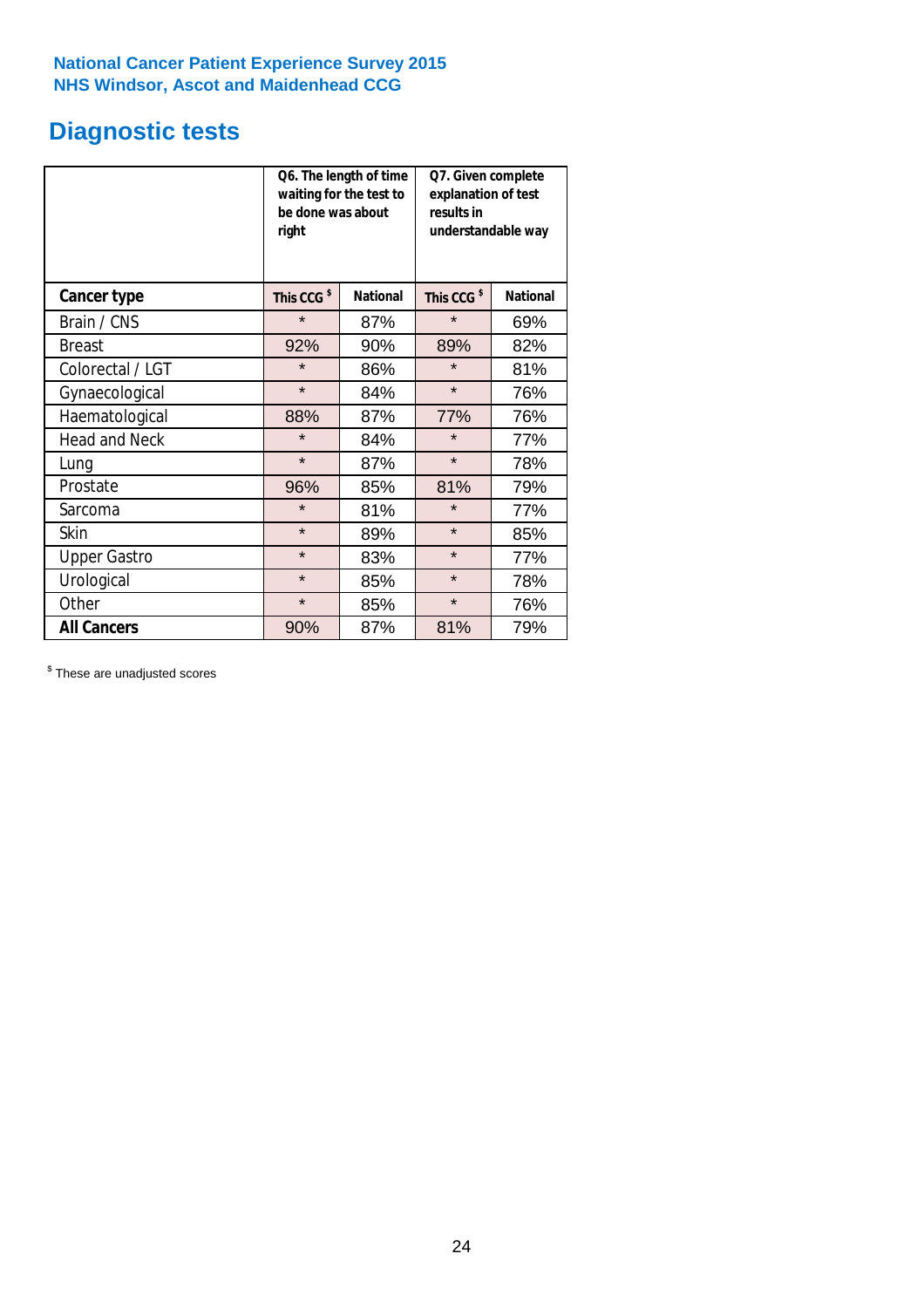# **Finding out what was wrong with you**

|                      | Q8. Patient told they<br>could bring a family<br>member or friend<br>when first told they<br>had cancer |                 | Q9. Patient felt they<br>were told sensitively<br>that they had cancer |                 | Q10. Patient<br>completely understood<br>the explanation of<br>what was wrong |                 | Q11. Patient given<br>easy to understand<br>written information<br>about the type of<br>cancer they had |                 |
|----------------------|---------------------------------------------------------------------------------------------------------|-----------------|------------------------------------------------------------------------|-----------------|-------------------------------------------------------------------------------|-----------------|---------------------------------------------------------------------------------------------------------|-----------------|
| <b>Cancer type</b>   | This CCG <sup>\$</sup>                                                                                  | <b>National</b> | This CCG <sup>\$</sup>                                                 | <b>National</b> | This CCG <sup>\$</sup>                                                        | <b>National</b> | This CCG <sup>\$</sup>                                                                                  | <b>National</b> |
| Brain / CNS          | $\star$                                                                                                 | 85%             | $\star$                                                                | 79%             | $\star$                                                                       | 60%             | $\star$                                                                                                 | 62%             |
| <b>Breast</b>        | 68%                                                                                                     | 83%             | 88%                                                                    | 88%             | 85%                                                                           | 78%             | 73%                                                                                                     | 76%             |
| Colorectal / LGT     | $\star$                                                                                                 | 83%             | $\star$                                                                | 85%             | $\star$                                                                       | 79%             | $\star$                                                                                                 | 71%             |
| Gynaecological       | $\star$                                                                                                 | 75%             | $\star$                                                                | 83%             | $\star$                                                                       | 73%             | $\star$                                                                                                 | 69%             |
| Haematological       | $\star$                                                                                                 | 75%             | 81%                                                                    | 83%             | 72%                                                                           | 60%             | 61%                                                                                                     | 74%             |
| <b>Head and Neck</b> | $\star$                                                                                                 | 73%             | $\star$                                                                | 85%             | $\star$                                                                       | 75%             | $\star$                                                                                                 | 61%             |
| Lung                 | $\star$                                                                                                 | 80%             | $\star$                                                                | 83%             | $\star$                                                                       | 75%             | $\star$                                                                                                 | 66%             |
| Prostate             | 69%                                                                                                     | 80%             | 81%                                                                    | 84%             | 78%                                                                           | 78%             | 73%                                                                                                     | 80%             |
| Sarcoma              | $\star$                                                                                                 | 77%             | $\star$                                                                | 82%             | $\star$                                                                       | 63%             | $\star$                                                                                                 | 61%             |
| Skin                 | $\star$                                                                                                 | 71%             | $\star$                                                                | 90%             | $\star$                                                                       | 83%             | $\star$                                                                                                 | 84%             |
| <b>Upper Gastro</b>  | $\star$                                                                                                 | 79%             | $\star$                                                                | 79%             | $\star$                                                                       | 72%             | $\star$                                                                                                 | 64%             |
| Urological           | $\star$                                                                                                 | 74%             | $\star$                                                                | 82%             | $\star$                                                                       | 76%             | $\star$                                                                                                 | 71%             |
| Other                | $\star$                                                                                                 | 77%             | $\star$                                                                | 82%             | $\star$                                                                       | 72%             | $\star$                                                                                                 | 61%             |
| <b>All Cancers</b>   | 71%                                                                                                     | 79%             | 83%                                                                    | 84%             | 78%                                                                           | 73%             | 68%                                                                                                     | 72%             |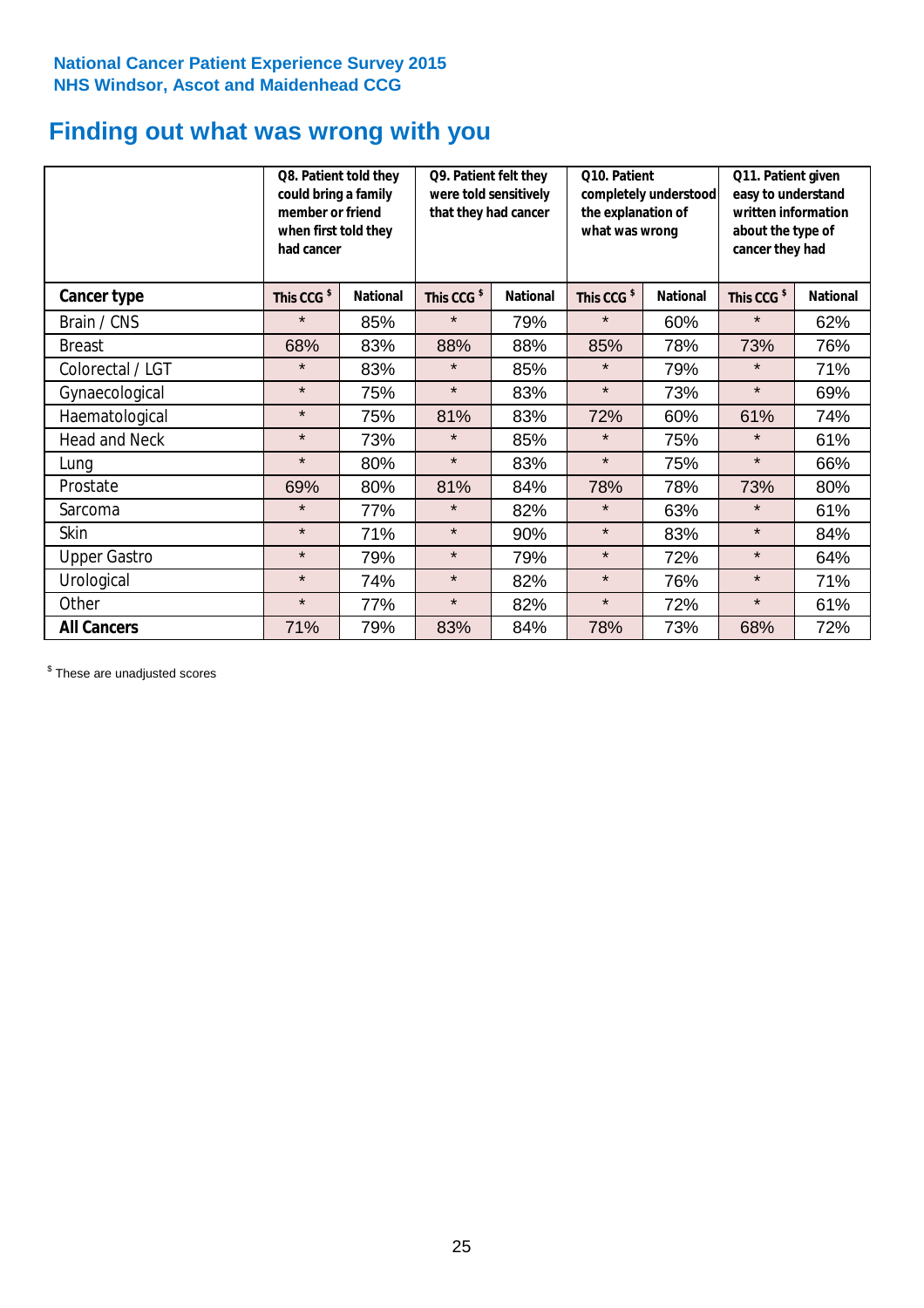# **Deciding the best treatment for you**

|                      | 012. Patient felt that<br>treatment options<br>were completely<br>explained |                 | O13. Possible side<br>understandable way | effects explained in an | Q14. Patient given<br>practical advice and<br>support in dealing with<br>side effects of<br>treatment |                 |  |
|----------------------|-----------------------------------------------------------------------------|-----------------|------------------------------------------|-------------------------|-------------------------------------------------------------------------------------------------------|-----------------|--|
| <b>Cancer type</b>   | This CCG <sup>\$</sup>                                                      | <b>National</b> | This CCG <sup>\$</sup>                   | <b>National</b>         | This CCG <sup>\$</sup>                                                                                | <b>National</b> |  |
| Brain / CNS          | $\star$                                                                     | 80%             | $\star$                                  | 71%                     | $\star$                                                                                               | 62%             |  |
| <b>Breast</b>        | 89%                                                                         | 84%             | 85%                                      | 76%                     | 71%                                                                                                   | 69%             |  |
| Colorectal / LGT     | $\star$                                                                     | 85%             | $\star$                                  | 75%                     | $\star$                                                                                               | 68%             |  |
| Gynaecological       | $\star$                                                                     | 84%             | $\star$                                  | 76%                     | $\star$                                                                                               | 68%             |  |
| Haematological       | 78%                                                                         | 81%             | 71%                                      | 69%                     | 65%                                                                                                   | 65%             |  |
| <b>Head and Neck</b> | $\star$                                                                     | 85%             | $\star$                                  | 72%                     | $\star$                                                                                               | 67%             |  |
| Lung                 | $\star$                                                                     | 84%             | $\star$                                  | 74%                     | $\star$                                                                                               | 69%             |  |
| Prostate             | 84%                                                                         | 80%             | 74%                                      | 71%                     | 77%                                                                                                   | 61%             |  |
| Sarcoma              | $\star$                                                                     | 82%             | $\star$                                  | 75%                     | $\star$                                                                                               | 66%             |  |
| Skin                 | $\star$                                                                     | 88%             | $\star$                                  | 75%                     | $\star$                                                                                               | 74%             |  |
| <b>Upper Gastro</b>  | $\star$                                                                     | 83%             | $\star$                                  | 72%                     | $\star$                                                                                               | 66%             |  |
| Urological           | $\star$                                                                     | 80%             | $\star$                                  | 69%                     | $\star$                                                                                               | 61%             |  |
| Other                | $\star$                                                                     | 80%             | $\star$                                  | 72%                     | $\star$                                                                                               | 64%             |  |
| <b>All Cancers</b>   | 86%                                                                         | 83%             | 78%                                      | 73%                     | 72%                                                                                                   | 66%             |  |

|                      | in the future          | Q15. Patient definitely<br>told about side effects<br>that could affect them | Q16. Patient definitely<br>involved in decisions<br>about care and<br>treatment |                 |  |
|----------------------|------------------------|------------------------------------------------------------------------------|---------------------------------------------------------------------------------|-----------------|--|
| <b>Cancer type</b>   | This CCG <sup>\$</sup> | <b>National</b>                                                              | This CCG <sup>\$</sup>                                                          | <b>National</b> |  |
| Brain / CNS          | $\star$                | 56%                                                                          | $\star$                                                                         | 74%             |  |
| <b>Breast</b>        | 59%                    | 55%                                                                          | 85%                                                                             | 79%             |  |
| Colorectal / LGT     | $\star$                | 56%                                                                          | $\star$                                                                         | 79%             |  |
| Gynaecological       | $\star$<br>54%         |                                                                              | $\star$                                                                         | 76%             |  |
| Haematological       | 44%<br>50%             |                                                                              | 82%                                                                             | 77%             |  |
| <b>Head and Neck</b> | $\star$                | 58%                                                                          | $\star$                                                                         | 76%             |  |
| Lung                 | $\star$                | 54%                                                                          | $\star$                                                                         | 78%             |  |
| Prostate             | 69%                    | 63%                                                                          | 83%                                                                             | 79%             |  |
| Sarcoma              | $\star$                | 54%                                                                          | $\star$                                                                         | 77%             |  |
| <b>Skin</b>          | $\star$                | 66%                                                                          | $\star$                                                                         | 86%             |  |
| <b>Upper Gastro</b>  | $\star$                | 53%                                                                          | $\star$                                                                         | 77%             |  |
| Urological           | $\star$                | 52%                                                                          | $\star$                                                                         | 75%             |  |
| Other                | $\star$                | 51%                                                                          | $\star$                                                                         | 75%             |  |
| <b>All Cancers</b>   | 57%                    | 54%                                                                          | 81%                                                                             | 78%             |  |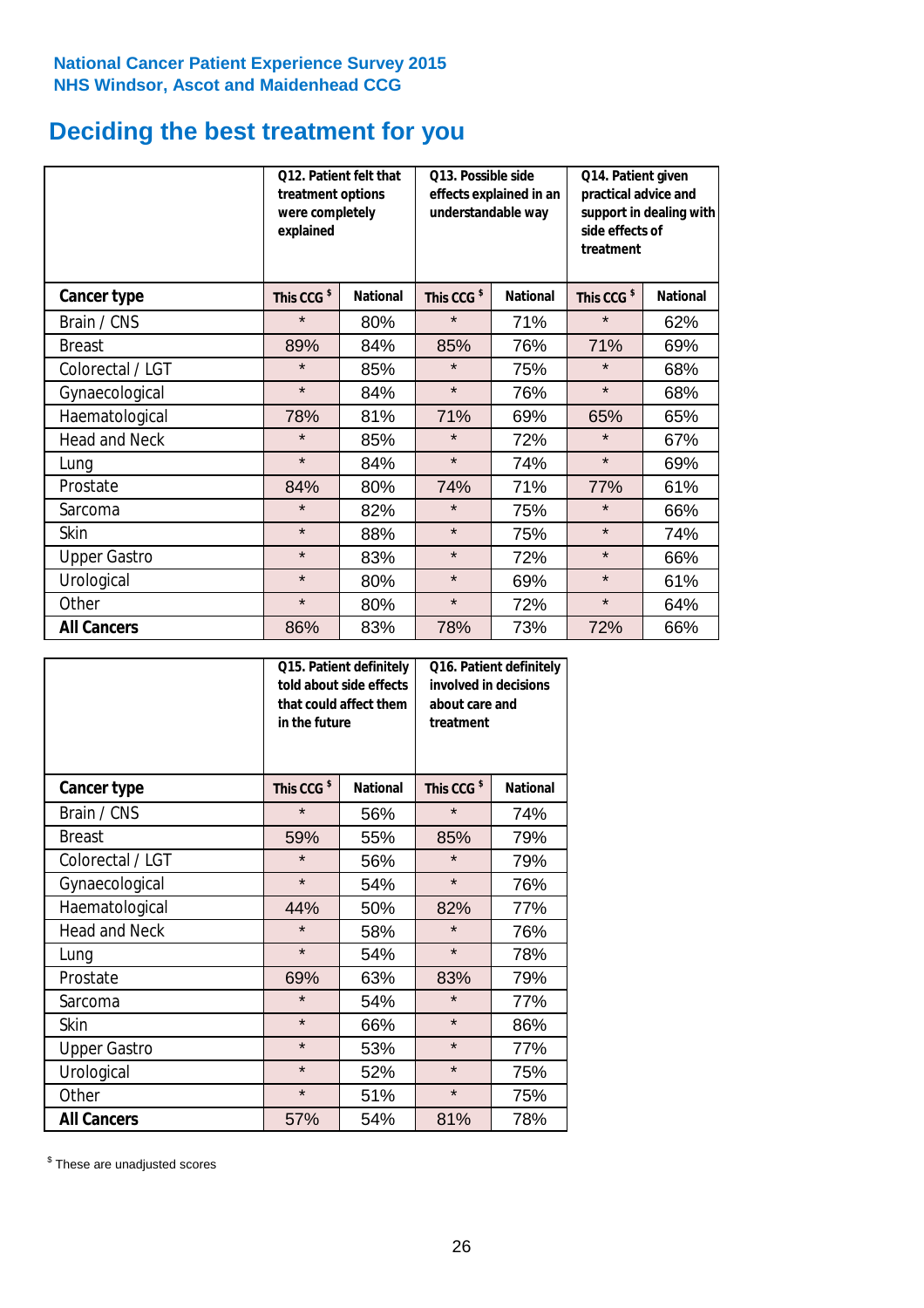# **Clinical Nurse Specialist**

|                      | would support them<br>through their<br>treatment | Q17. Patient given the<br>name of the CNS who | Q18. Patient found it<br>easy to contact their<br><b>CNS</b> |                 | <b>Q19. Get</b><br>understandable<br>answers to important<br>questions all or most<br>of the time |                 |
|----------------------|--------------------------------------------------|-----------------------------------------------|--------------------------------------------------------------|-----------------|---------------------------------------------------------------------------------------------------|-----------------|
| <b>Cancer type</b>   | This CCG <sup>\$</sup>                           | <b>National</b>                               | This CCG <sup>\$</sup>                                       | <b>National</b> | This CCG <sup>\$</sup>                                                                            | <b>National</b> |
| Brain / CNS          | $\star$                                          | 95%                                           | $\star$                                                      | 84%             | $\star$                                                                                           | 85%             |
| <b>Breast</b>        | 100%                                             | 94%                                           | 89%                                                          | 85%             | 92%                                                                                               | 88%             |
| Colorectal / LGT     | $\star$                                          | 91%                                           | $\star$                                                      | 88%             | $\star$                                                                                           | 90%             |
| Gynaecological       | $\star$                                          | 93%                                           | $\star$                                                      | 86%             | $\star$                                                                                           | 87%             |
| Haematological       | 94%                                              | 89%                                           | 72%                                                          | 89%             | 81%                                                                                               | 90%             |
| <b>Head and Neck</b> | $\star$                                          | 88%                                           | $\star$                                                      | 86%             | $\star$                                                                                           | 88%             |
| Lung                 | $\star$                                          | 93%                                           | $\star$                                                      | 89%             | $\star$                                                                                           | 89%             |
| Prostate             | 97%                                              | 89%                                           | 88%                                                          | 83%             | $\star$                                                                                           | 88%             |
| Sarcoma              | $\star$                                          | 87%                                           | $\star$                                                      | 86%             | $\star$                                                                                           | 88%             |
| Skin                 | $\star$                                          | 88%                                           | $\star$                                                      | 90%             | $\star$                                                                                           | 92%             |
| <b>Upper Gastro</b>  | $\star$                                          | 92%                                           | $\star$                                                      | 87%             | $\star$                                                                                           | 88%             |
| Urological           | $\star$                                          | 80%                                           | $\star$                                                      | 85%             | $\star$                                                                                           | 88%             |
| Other                | $\star$                                          | 86%                                           | $\star$                                                      | 86%             | $\star$                                                                                           | 87%             |
| <b>All Cancers</b>   | 92%                                              | 90%                                           | 81%                                                          | 87%             | 86%                                                                                               | 88%             |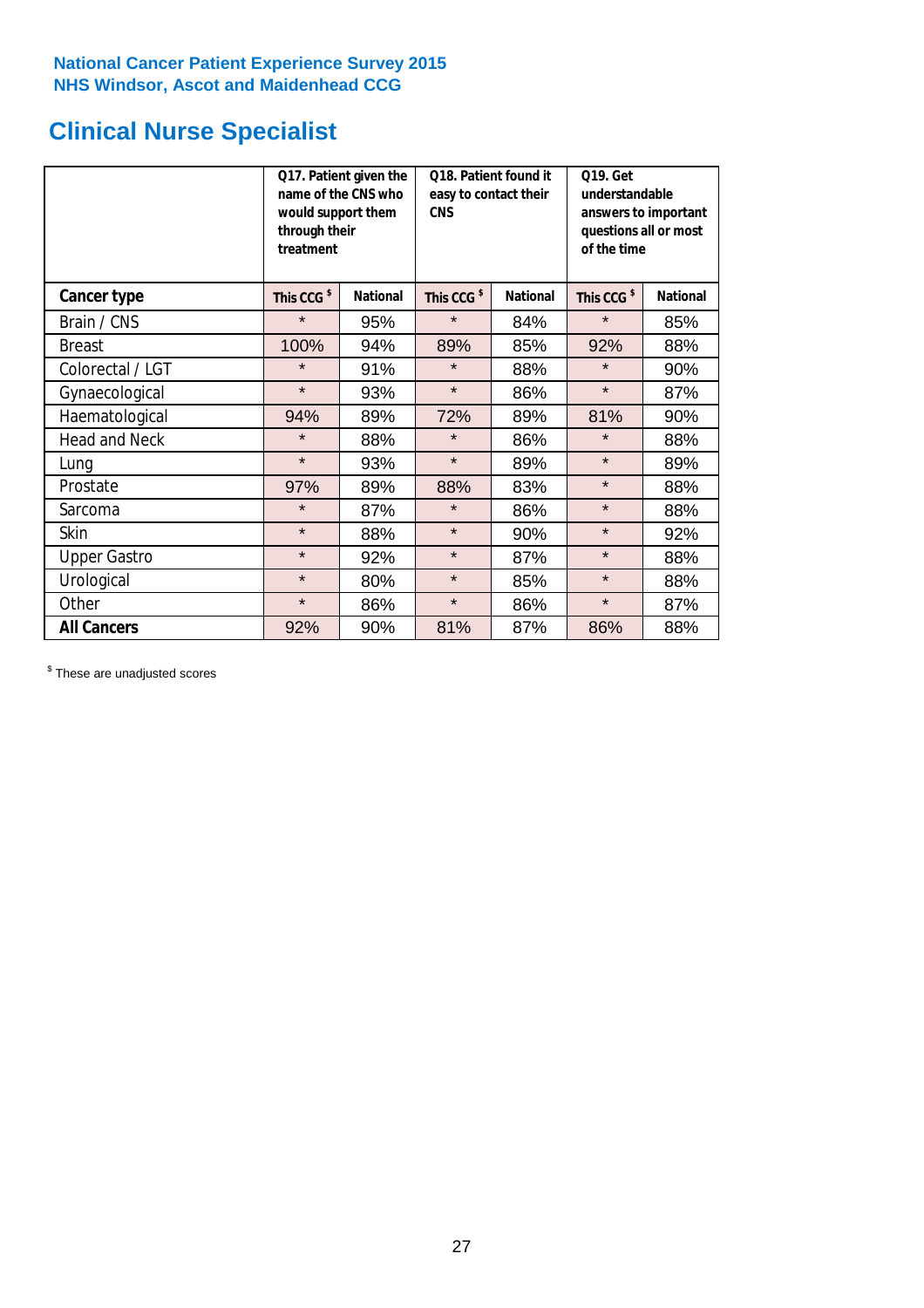# **Support for people with cancer**

|                      | Q20. Hospital staff<br>gave information | Q21. Hospital staff<br>gave information<br>about support groups<br>about impact cancer<br>could have on day to<br>day activities |                        |                 | Q22. Hospital staff<br>gave information on<br>getting financial help |                 | Q23. Hospital staff told<br>patient they could get<br>free prescriptions |                 |
|----------------------|-----------------------------------------|----------------------------------------------------------------------------------------------------------------------------------|------------------------|-----------------|----------------------------------------------------------------------|-----------------|--------------------------------------------------------------------------|-----------------|
| Cancer type          | This CCG <sup>\$</sup>                  | <b>National</b>                                                                                                                  | This CCG <sup>\$</sup> | <b>National</b> | This CCG <sup>\$</sup>                                               | <b>National</b> | This CCG <sup>\$</sup>                                                   | <b>National</b> |
| Brain / CNS          | $\star$                                 | 85%                                                                                                                              | $\star$                | 80%             | $\star$                                                              | 72%             | $\star$                                                                  | 79%             |
| <b>Breast</b>        | 81%                                     | 88%                                                                                                                              | 83%                    | 85%             | $\star$                                                              | 60%             | 88%                                                                      | 80%             |
| Colorectal / LGT     | $\star$                                 | 82%                                                                                                                              | $\star$                | 82%             | $\star$                                                              | 52%             | $\star$                                                                  | 83%             |
| Gynaecological       | $\star$                                 | 83%                                                                                                                              | n.a.                   | 81%             | n.a.                                                                 | 58%             | n.a.                                                                     | 76%             |
| Haematological       | 68%                                     | 82%                                                                                                                              | $\star$                | 82%             | $\star$                                                              | 56%             | $\star$                                                                  | 86%             |
| <b>Head and Neck</b> | $\star$                                 | 83%                                                                                                                              | $\star$                | 80%             | $\star$                                                              | 55%             | $\star$                                                                  | 80%             |
| Lung                 | $\star$                                 | 82%                                                                                                                              | $\star$                | 80%             | $\star$                                                              | 68%             | $\star$                                                                  | 85%             |
| Prostate             | 90%                                     | 85%                                                                                                                              | $\star$                | 81%             | $\star$                                                              | 41%             | $\star$                                                                  | 76%             |
| Sarcoma              | $\star$                                 | 82%                                                                                                                              | $\star$                | 80%             | $\star$                                                              | 57%             | $\star$                                                                  | 75%             |
| Skin                 | $\star$                                 | 85%                                                                                                                              | $\star$                | 85%             | $\star$                                                              | 51%             | n.a.                                                                     | 65%             |
| <b>Upper Gastro</b>  | $\star$                                 | 82%                                                                                                                              | $\star$                | 78%             | $\star$                                                              | 57%             | $\star$                                                                  | 83%             |
| Urological           | $\star$                                 | 71%                                                                                                                              | $\star$                | 70%             | $\star$                                                              | 33%             | $\star$                                                                  | 69%             |
| Other                | $\star$                                 | 80%                                                                                                                              | $\star$                | 77%             | $\star$                                                              | 53%             | $\star$                                                                  | 79%             |
| <b>All Cancers</b>   | 76%                                     | 83%                                                                                                                              | 82%                    | 81%             | 42%                                                                  | 55%             | 81%                                                                      | 80%             |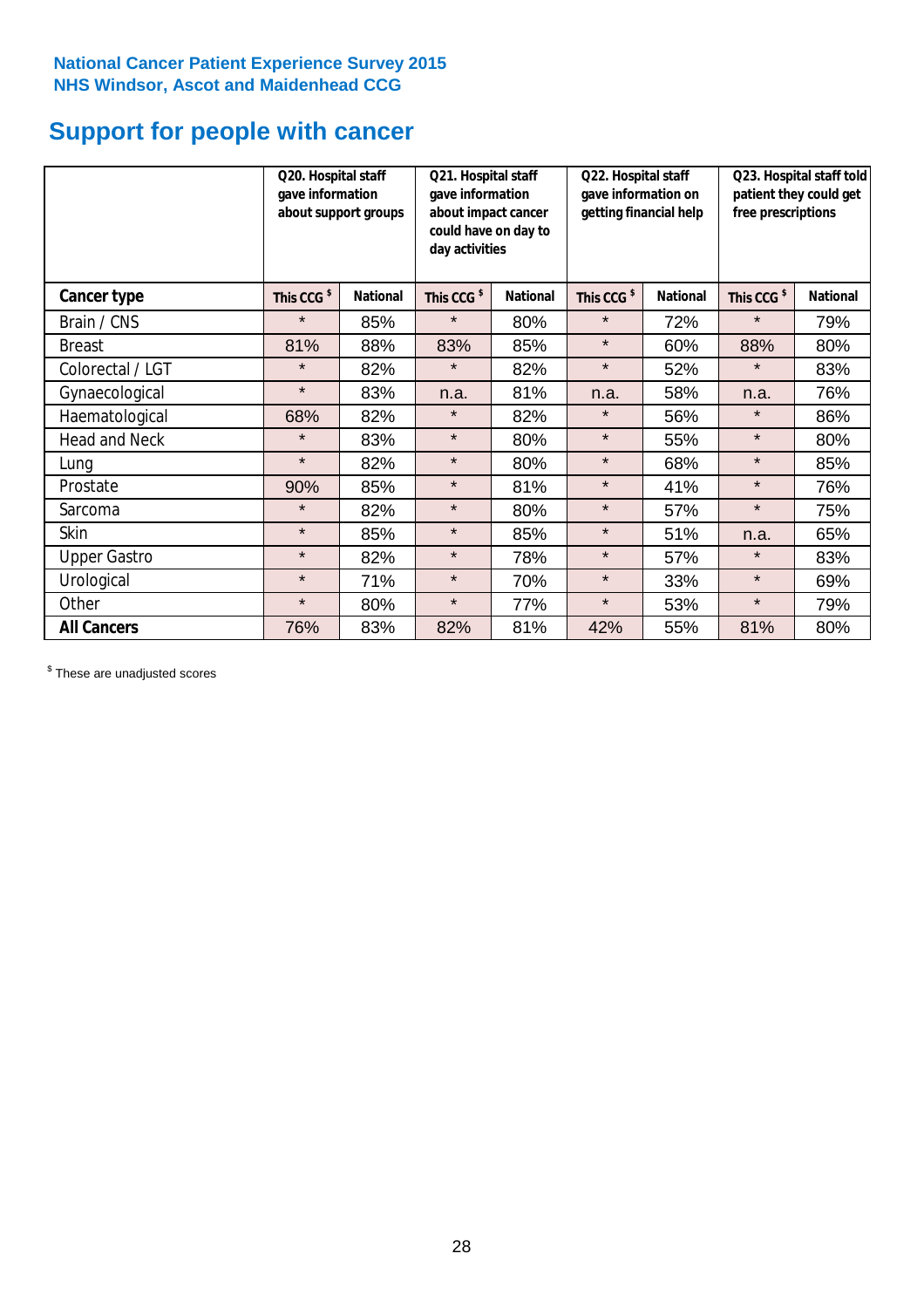# **Operations**

|                      | Q26. Staff explained<br>how operation had<br>gone in<br>understandable way |                 |  |  |
|----------------------|----------------------------------------------------------------------------|-----------------|--|--|
| <b>Cancer type</b>   | This CCG <sup>\$</sup>                                                     | <b>National</b> |  |  |
| Brain / CNS          | $\star$                                                                    | 75%             |  |  |
| <b>Breast</b>        | 81%                                                                        | 77%             |  |  |
| Colorectal / LGT     | $\star$                                                                    | 81%             |  |  |
| Gynaecological       | $\star$                                                                    | 79%             |  |  |
| Haematological       | $\star$<br>75%                                                             |                 |  |  |
| <b>Head and Neck</b> | $\star$                                                                    | 77%             |  |  |
| Lung                 | $\star$                                                                    | 76%             |  |  |
| Prostate             | $\star$                                                                    | 76%             |  |  |
| Sarcoma              | $\star$                                                                    | 80%             |  |  |
| Skin                 | $\star$                                                                    | 84%             |  |  |
| <b>Upper Gastro</b>  | $\star$                                                                    | 81%             |  |  |
| Urological           | $\star$                                                                    | 74%             |  |  |
| Other                | $\star$<br>78%                                                             |                 |  |  |
| <b>All Cancers</b>   | 81%                                                                        | 78%             |  |  |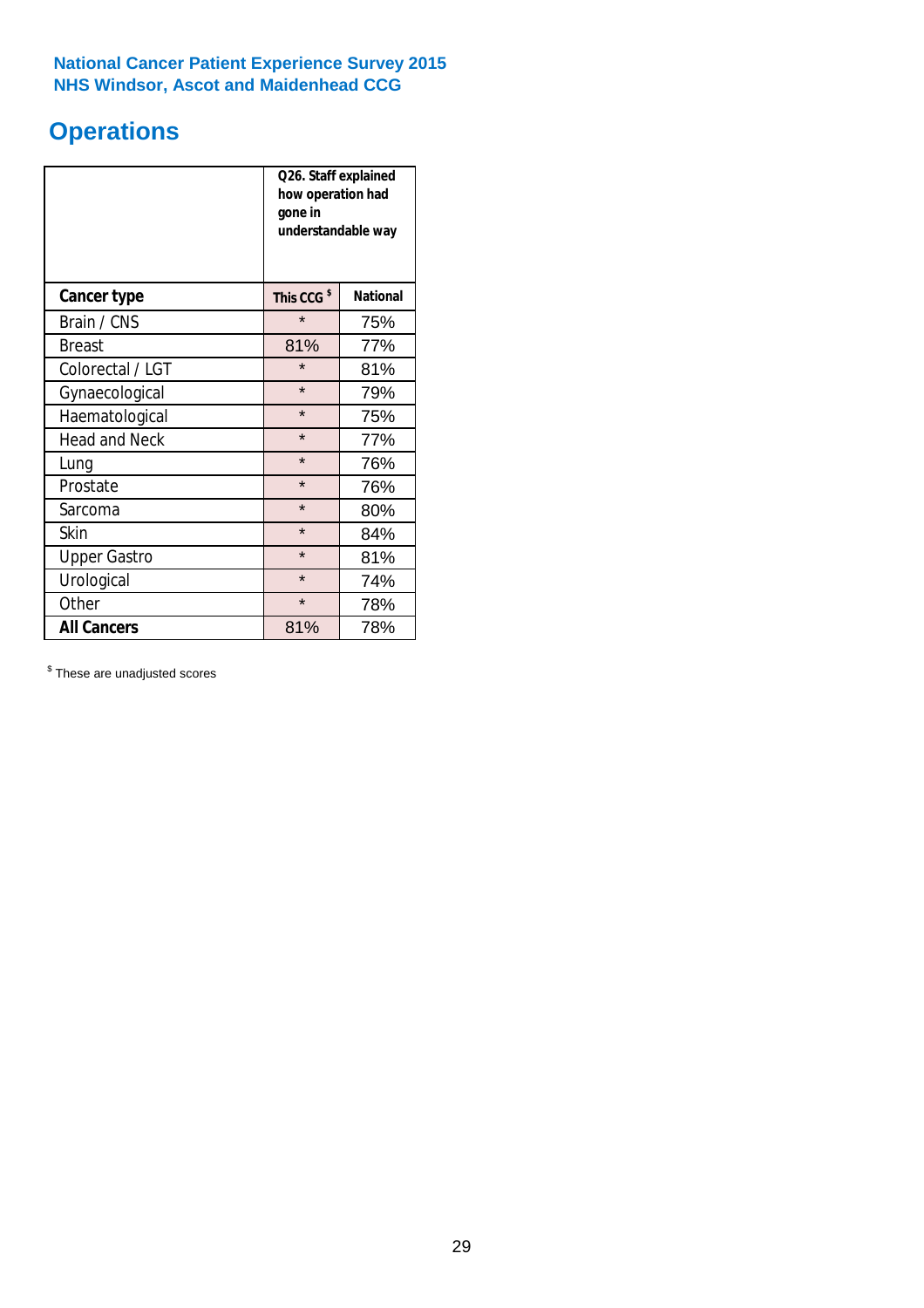# **Hospital care as an inpatient (Part 1 of 2)**

|                      | they were not there    | Q28. Groups of doctors<br>Q29. Patient had<br>or nurses did not talk<br>confidence and trust in<br>in front of patient as if<br>all doctors treating<br>them |                        | Q30. Patient's family<br>or someone close<br>definitely had<br>opportunity to talk to<br>doctor |                        | Q31. Patient had<br>confidence and trust in I<br>all ward nurses |                        |                 |
|----------------------|------------------------|--------------------------------------------------------------------------------------------------------------------------------------------------------------|------------------------|-------------------------------------------------------------------------------------------------|------------------------|------------------------------------------------------------------|------------------------|-----------------|
| Cancer type          | This CCG <sup>\$</sup> | <b>National</b>                                                                                                                                              | This CCG <sup>\$</sup> | <b>National</b>                                                                                 | This CCG <sup>\$</sup> | <b>National</b>                                                  | This CCG <sup>\$</sup> | <b>National</b> |
| Brain / CNS          | $\star$                | 68%                                                                                                                                                          | $\star$                | 78%                                                                                             | $\star$                | 65%                                                              | $\star$                | 67%             |
| <b>Breast</b>        | 78%                    | 89%                                                                                                                                                          | 86%                    | 86%                                                                                             | 74%                    | 73%                                                              | 75%                    | 74%             |
| Colorectal / LGT     | $\star$                | 75%                                                                                                                                                          | $\star$                | 85%                                                                                             | $\star$                | 72%                                                              | $\star$                | 68%             |
| Gynaecological       | $\star$                | 84%                                                                                                                                                          | $\star$                | 86%                                                                                             | $\star$                | 71%                                                              | $\star$                | 69%             |
| Haematological       | $\star$                | 80%                                                                                                                                                          | $\star$                | 81%                                                                                             | $\star$                | 75%                                                              | $\star$                | 73%             |
| <b>Head and Neck</b> | $\star$                | 79%                                                                                                                                                          | $\star$                | 85%                                                                                             | $\star$                | 73%                                                              | $\star$                | 72%             |
| Lung                 | $\star$                | 75%                                                                                                                                                          | $\star$                | 82%                                                                                             | $\star$                | 71%                                                              | $\star$                | 73%             |
| Prostate             | $\star$                | 84%                                                                                                                                                          | $\star$                | 87%                                                                                             | $\star$                | 72%                                                              | $\star$                | 75%             |
| Sarcoma              | $\star$                | 82%                                                                                                                                                          | $\star$                | 85%                                                                                             | $\star$                | 75%                                                              | $\star$                | 70%             |
| Skin                 | $\star$                | 85%                                                                                                                                                          | $\star$                | 90%                                                                                             | $\star$                | 79%                                                              | $\star$                | 84%             |
| <b>Upper Gastro</b>  | $\star$                | 75%                                                                                                                                                          | $\star$                | 83%                                                                                             | $\star$                | 72%                                                              | $\star$                | 70%             |
| Urological           | $\star$                | 80%                                                                                                                                                          | $\star$                | 84%                                                                                             | $\star$                | 67%                                                              | $\star$                | 75%             |
| Other                | $\star$                | 79%                                                                                                                                                          | $\star$                | 79%                                                                                             | $\star$                | 70%                                                              | $\star$                | 69%             |
| <b>All Cancers</b>   | 80%                    | 81%                                                                                                                                                          | 87%                    | 84%                                                                                             | 70%                    | 72%                                                              | 72%                    | 72%             |

|                      | Q32. Always / nearly<br>always enough nurses<br>on duty |                 | Q33. All staff asked<br>patient what name<br>they preferred to be<br>called by |                 | Q34. Always given<br>enough privacy when<br>discussing condition or<br>treatment |                 | Q35. Patient was able<br>to discuss worries or<br>fears with staff during<br>visit |                 |
|----------------------|---------------------------------------------------------|-----------------|--------------------------------------------------------------------------------|-----------------|----------------------------------------------------------------------------------|-----------------|------------------------------------------------------------------------------------|-----------------|
| <b>Cancer type</b>   | This CCG <sup>\$</sup>                                  | <b>National</b> | This CCG <sup>\$</sup>                                                         | <b>National</b> | This CCG <sup>\$</sup>                                                           | <b>National</b> | This CCG <sup>\$</sup>                                                             | <b>National</b> |
| Brain / CNS          | $\star$                                                 | 64%             | $\star$                                                                        | 69%             | $\star$                                                                          | 80%             | $\star$                                                                            | 44%             |
| <b>Breast</b>        | 78%                                                     | 69%             | 81%                                                                            | 60%             | 86%                                                                              | 86%             | 68%                                                                                | 53%             |
| Colorectal / LGT     | $\star$                                                 | 61%             | $\star$                                                                        | 70%             | $\star$                                                                          | 84%             | $\star$                                                                            | 54%             |
| Gynaecological       | $\star$                                                 | 65%             | $\star$                                                                        | 63%             | $\star$                                                                          | 82%             | n.a.                                                                               | 50%             |
| Haematological       | $\star$                                                 | 63%             | $\star$                                                                        | 67%             | $\star$                                                                          | 86%             | $\star$                                                                            | 55%             |
| <b>Head and Neck</b> | $\star$                                                 | 67%             | $\star$                                                                        | 66%             | $\star$                                                                          | 85%             | $\star$                                                                            | 50%             |
| Lung                 | $\star$                                                 | 68%             | $\star$                                                                        | 71%             | $\star$                                                                          | 84%             | $\star$                                                                            | 49%             |
| Prostate             | $\star$                                                 | 71%             | $\star$                                                                        | 67%             | $\star$                                                                          | 87%             | $\star$                                                                            | 52%             |
| Sarcoma              | $\star$                                                 | 68%             | $\star$                                                                        | 71%             | $\star$                                                                          | 87%             | $\star$                                                                            | 52%             |
| Skin                 | $\star$                                                 | 81%             | $\star$                                                                        | 67%             | $\star$                                                                          | 89%             | $\star$                                                                            | 61%             |
| <b>Upper Gastro</b>  | $\star$                                                 | 62%             | $\star$                                                                        | 75%             | $\star$                                                                          | 83%             | $\star$                                                                            | 53%             |
| Urological           | $\star$                                                 | 68%             | $\star$                                                                        | 71%             | $\star$                                                                          | 84%             | $\star$                                                                            | 46%             |
| Other                | $\star$                                                 | 62%             | $\star$                                                                        | 66%             | $\star$                                                                          | 82%             | $\star$                                                                            | 48%             |
| <b>All Cancers</b>   | 74%                                                     | 66%             | 75%                                                                            | 67%             | 87%                                                                              | 85%             | 62%                                                                                | 52%             |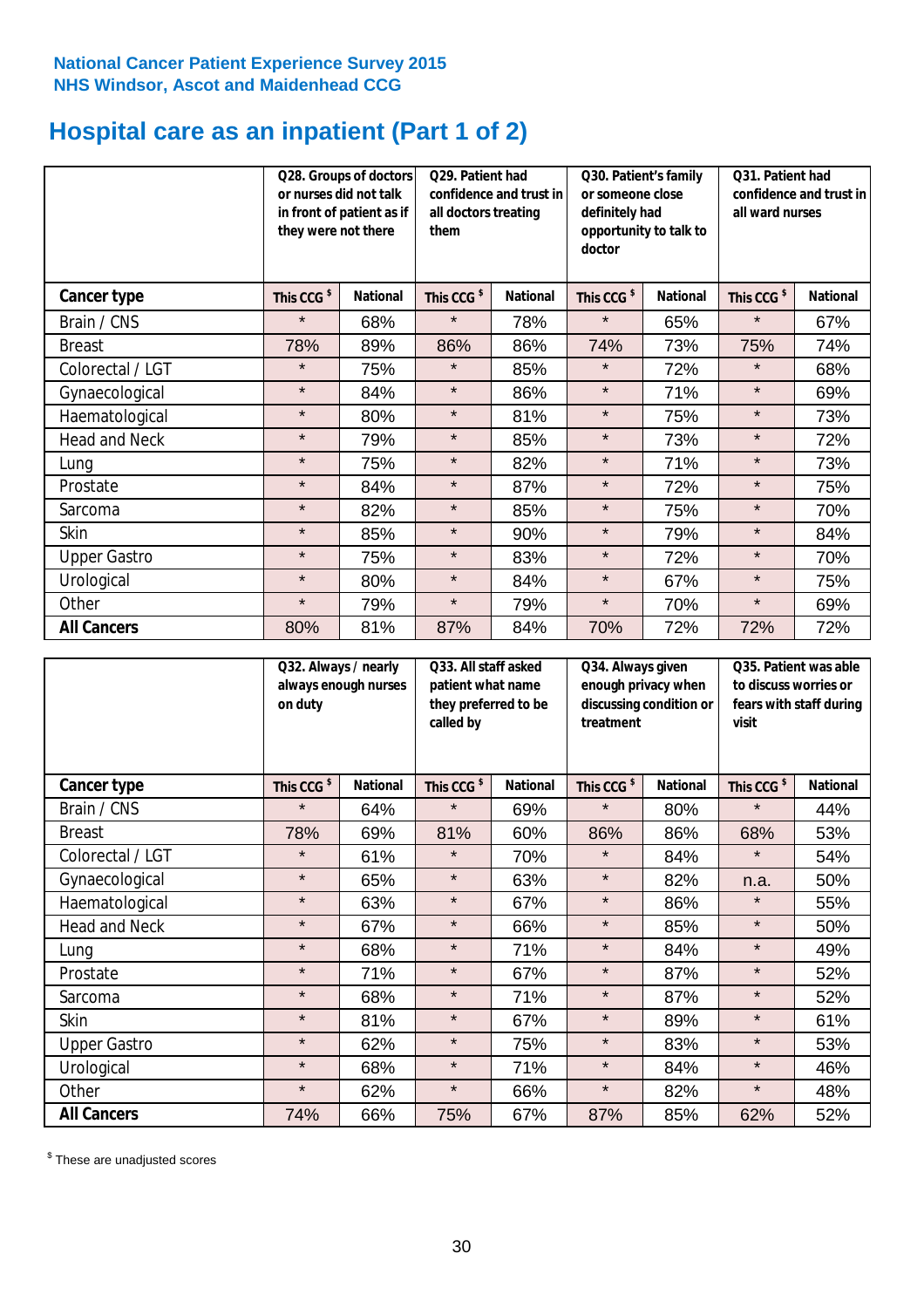# **Hospital care as an inpatient (Part 2 of 2)**

|                      | Q36. Hospital staff<br>definitely did<br>everything to help<br>control pain |                 | Q37. Always treated<br>with respect and<br>dignity by staff |                 | Q38. Given clear<br>written information<br>about what should /<br>should not do post<br>discharge |                 | Q39. Staff told patient<br>who to contact if<br>worried post discharge |                 |  |
|----------------------|-----------------------------------------------------------------------------|-----------------|-------------------------------------------------------------|-----------------|---------------------------------------------------------------------------------------------------|-----------------|------------------------------------------------------------------------|-----------------|--|
| Cancer type          | This CCG <sup>\$</sup>                                                      | <b>National</b> | This CCG <sup>\$</sup>                                      | <b>National</b> | This CCG <sup>\$</sup>                                                                            | <b>National</b> | This CCG <sup>\$</sup>                                                 | <b>National</b> |  |
| Brain / CNS          | $\star$                                                                     | 82%             | $\star$                                                     | 84%             | $\star$                                                                                           | 79%             | $\star$                                                                | 91%             |  |
| <b>Breast</b>        | 91%                                                                         | 86%             | 94%                                                         | 88%             | 97%                                                                                               | 90%             | 97%                                                                    | 95%             |  |
| Colorectal / LGT     | $\star$                                                                     | 84%             | $\star$                                                     | 86%             | $\star$                                                                                           | 83%             | $\star$                                                                | 94%             |  |
| Gynaecological       | n.a.                                                                        | 83%             | $\star$                                                     | 85%             | $\star$                                                                                           | 86%             | $\star$                                                                | 93%             |  |
| Haematological       | $\star$                                                                     | 84%             | $\star$                                                     | 89%             | $\star$                                                                                           | 79%             | $\star$                                                                | 95%             |  |
| <b>Head and Neck</b> | $\star$                                                                     | 84%             | $\star$                                                     | 88%             | $\star$                                                                                           | 86%             | $\star$                                                                | 92%             |  |
| Lung                 | $\star$                                                                     | 83%             | $\star$                                                     | 87%             | $\star$                                                                                           | 81%             | $\star$                                                                | 92%             |  |
| Prostate             | $\star$                                                                     | 85%             | $\star$                                                     | 91%             | $\star$                                                                                           | 87%             | $\star$                                                                | 94%             |  |
| Sarcoma              | $\star$                                                                     | 86%             | $\star$                                                     | 91%             | $\star$                                                                                           | 83%             | $\star$                                                                | 94%             |  |
| Skin                 | $\star$                                                                     | 88%             | $\star$                                                     | 93%             | $\star$                                                                                           | 91%             | $\star$                                                                | 97%             |  |
| <b>Upper Gastro</b>  | $\star$                                                                     | 83%             | $\star$                                                     | 86%             | $\star$                                                                                           | 79%             | $\star$                                                                | 93%             |  |
| Urological           | $\star$                                                                     | 80%             | $\star$                                                     | 88%             | $\star$                                                                                           | 83%             | $\star$                                                                | 90%             |  |
| Other                | $\star$                                                                     | 82%             | $\star$                                                     | 85%             | $\star$                                                                                           | 80%             | $\star$                                                                | 92%             |  |
| <b>All Cancers</b>   | 90%                                                                         | 84%             | 95%                                                         | 87%             | 87%                                                                                               | 84%             | 95%                                                                    | 94%             |  |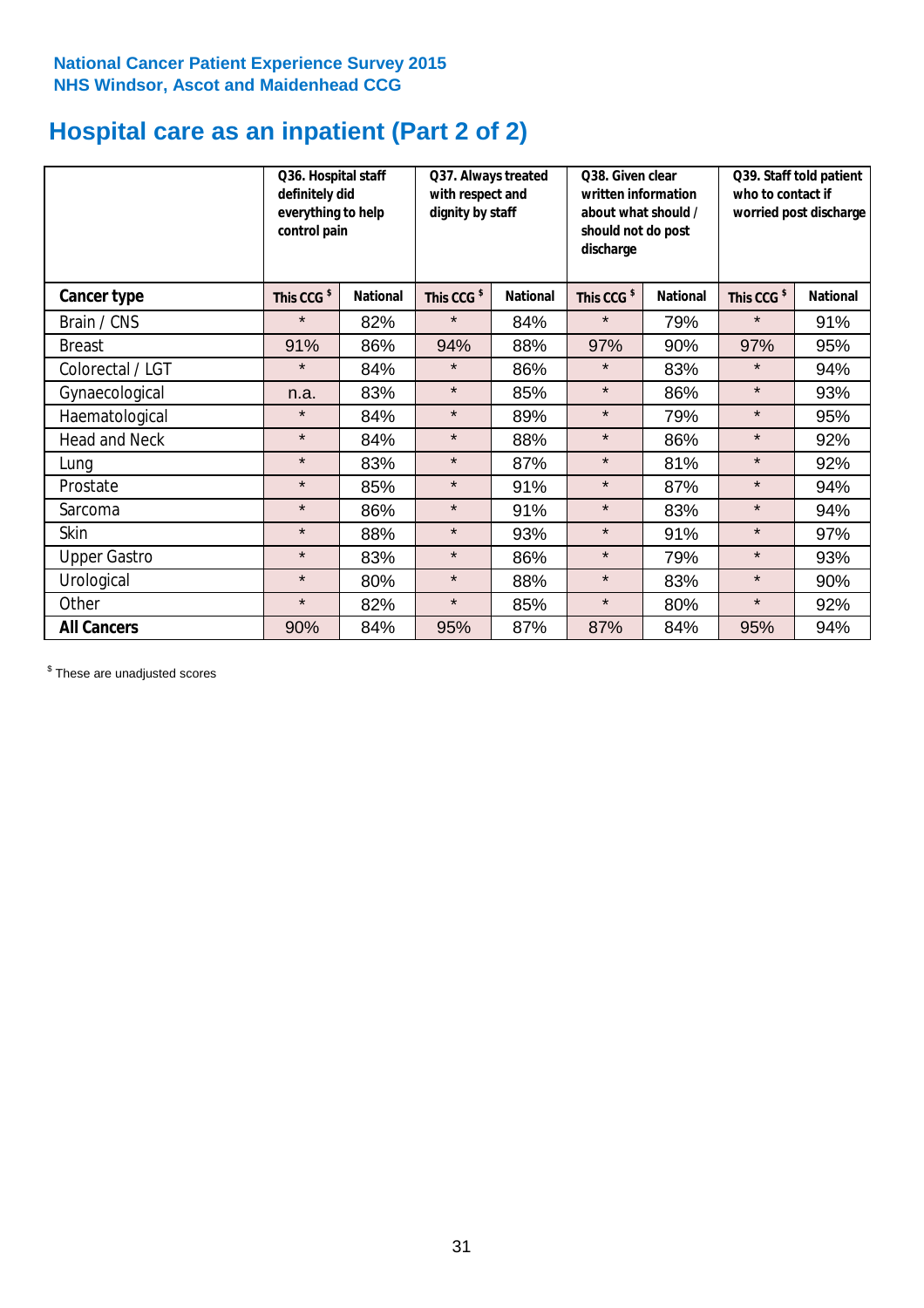# **Hospital care as a day patient / outpatient**

|                      | to discuss worries or<br>visit | Q41. Patient was able<br>fears with staff during | Q42. Doctor had the<br>right notes and other<br>documentation with<br>them |                 | Q44. Beforehand<br>patient had all<br>information needed<br>about radiotherapy<br>treatment |                 | Q45. Patient given<br>understandable<br>information about<br>whether radiotherapy<br>was working |                 |
|----------------------|--------------------------------|--------------------------------------------------|----------------------------------------------------------------------------|-----------------|---------------------------------------------------------------------------------------------|-----------------|--------------------------------------------------------------------------------------------------|-----------------|
| Cancer type          | This CCG <sup>\$</sup>         | <b>National</b>                                  | This CCG <sup>\$</sup>                                                     | <b>National</b> | This CCG <sup>\$</sup>                                                                      | <b>National</b> | This CCG <sup>\$</sup>                                                                           | <b>National</b> |
| Brain / CNS          | $\star$                        | 65%                                              | $\star$                                                                    | 94%             | $\star$                                                                                     | 85%             | $\star$                                                                                          | 52%             |
| <b>Breast</b>        | 70%                            | 70%                                              | 92%                                                                        | 95%             | 86%                                                                                         | 87%             | $\star$                                                                                          | 60%             |
| Colorectal / LGT     | $\star$                        | 73%                                              | $\star$                                                                    | 95%             | $\star$                                                                                     | 85%             | $\star$                                                                                          | 55%             |
| Gynaecological       | n.a.                           | 70%                                              | $\star$                                                                    | 96%             | n.a.                                                                                        | 85%             | n.a.                                                                                             | 64%             |
| Haematological       | 77%                            | 74%                                              | 97%                                                                        | 97%             | $\star$                                                                                     | 82%             | $\star$                                                                                          | 64%             |
| <b>Head and Neck</b> | $\star$                        | 69%                                              | $\star$                                                                    | 95%             | n.a.                                                                                        | 86%             | n.a.                                                                                             | 60%             |
| Lung                 | $\star$                        | 69%                                              | $\star$                                                                    | 96%             | $\star$                                                                                     | 86%             | $\star$                                                                                          | 59%             |
| Prostate             | 76%                            | 69%                                              | 96%                                                                        | 95%             | $\star$                                                                                     | 88%             | $\star$                                                                                          | 61%             |
| Sarcoma              | $\star$                        | 68%                                              | $\star$                                                                    | 97%             | n.a.                                                                                        | 88%             | n.a.                                                                                             | 63%             |
| Skin                 | n.a.                           | 73%                                              | $\star$                                                                    | 96%             | n.a.                                                                                        | 81%             | n.a.                                                                                             | 63%             |
| <b>Upper Gastro</b>  | $\star$                        | 68%                                              | $\star$                                                                    | 95%             | $\star$                                                                                     | 85%             | $\star$                                                                                          | 57%             |
| Urological           | $\star$                        | 65%                                              | $\star$                                                                    | 95%             | $\star$                                                                                     | 81%             | $\star$                                                                                          | 53%             |
| Other                | $\star$                        | 67%                                              | $\star$                                                                    | 95%             | $\star$                                                                                     | 83%             | $\star$                                                                                          | 59%             |
| <b>All Cancers</b>   | 72%                            | 70%                                              | 96%                                                                        | 96%             | 87%                                                                                         | 86%             | 76%                                                                                              | 60%             |

|                      | O47. Beforehand<br>patient had all<br>information needed<br>about chemotherapy<br>treatment |                 | Q48. Patient given<br>understandable<br>information about<br>whether<br>chemotherapy was<br>working |                 |  |
|----------------------|---------------------------------------------------------------------------------------------|-----------------|-----------------------------------------------------------------------------------------------------|-----------------|--|
| <b>Cancer type</b>   | This CCG <sup>\$</sup>                                                                      | <b>National</b> | This CCG <sup>\$</sup>                                                                              | <b>National</b> |  |
| Brain / CNS          | n.a.                                                                                        | 82%             | n.a.                                                                                                | 57%             |  |
| <b>Breast</b>        | $\star$                                                                                     | 83%             | $\star$                                                                                             | 62%             |  |
| Colorectal / LGT     | $\star$                                                                                     | 86%             | $\star$                                                                                             | 65%             |  |
| Gynaecological       | $\star$                                                                                     | 86%             | $\star$                                                                                             | 68%             |  |
| Haematological       | 85%<br>85%                                                                                  |                 | 74%                                                                                                 | 75%             |  |
| <b>Head and Neck</b> | $\star$                                                                                     | 80%             | $\star$                                                                                             | 52%             |  |
| Lung                 | $\star$                                                                                     | 85%             | $\star$                                                                                             | 68%             |  |
| Prostate             | $\star$                                                                                     | 83%             | $\star$                                                                                             | 69%             |  |
| Sarcoma              | $\star$                                                                                     | 82%             | $\star$                                                                                             | 70%             |  |
| Skin                 | n.a.                                                                                        | 92%             | n.a.                                                                                                | 80%             |  |
| <b>Upper Gastro</b>  | $\star$                                                                                     | 83%             | $\star$                                                                                             | 64%             |  |
| Urological           | $\star$                                                                                     | 83%             | $\star$                                                                                             | 66%             |  |
| Other                | $\star$                                                                                     | 85%             | $\star$                                                                                             | 70%             |  |
| <b>All Cancers</b>   | 87%                                                                                         | 84%             | 70%                                                                                                 | 68%             |  |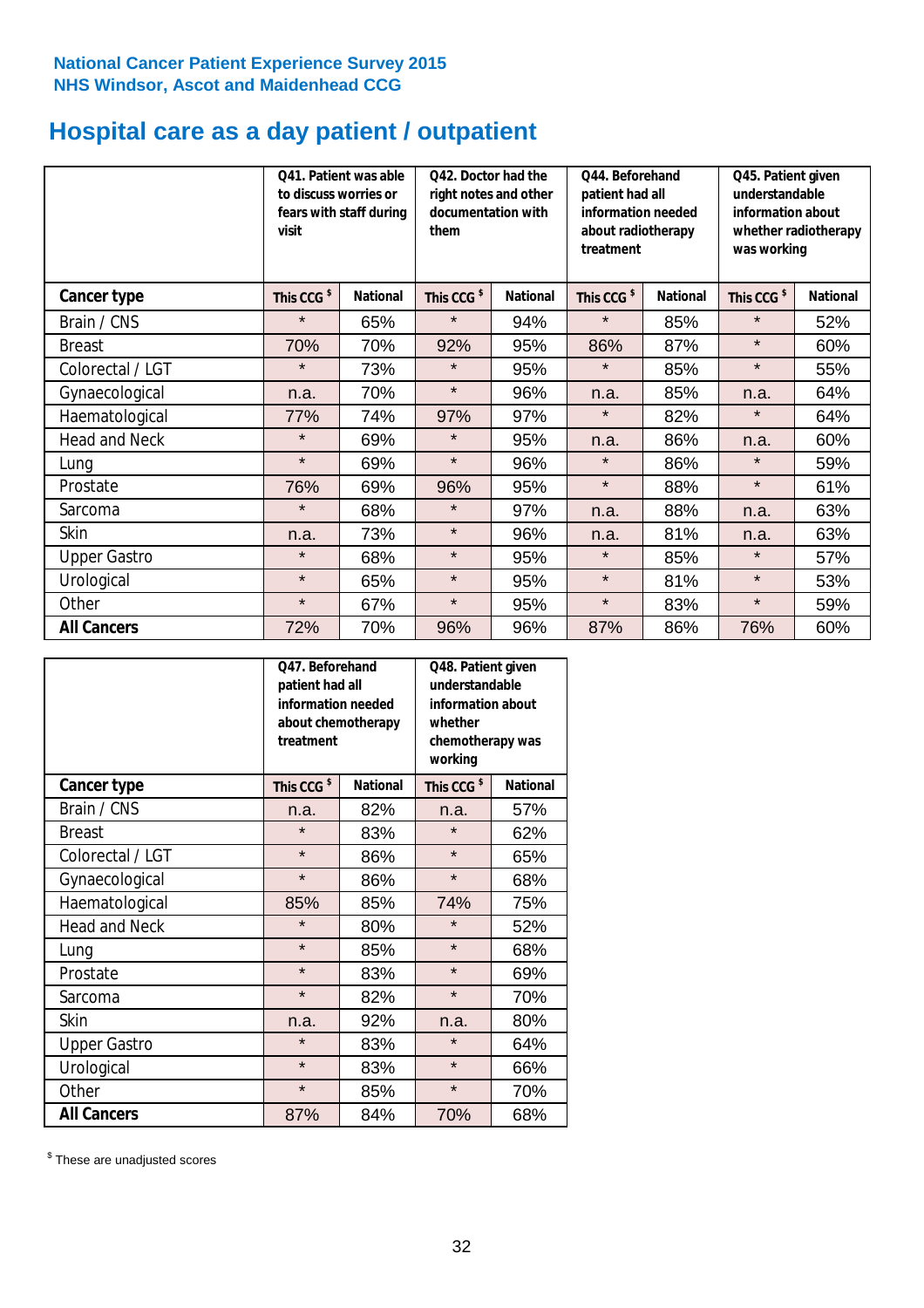# **Home care and support**

|                      | Q49. Hospital staff<br>gave family or | someone close all the<br>information needed to<br>help with care at home | Q50. Patient definitely<br>given enough support<br>from health or social<br>services during<br>treatment |                 | Q51. Patient definitely<br>given enough support<br>from health or social<br>services after<br>treatment |                 |  |
|----------------------|---------------------------------------|--------------------------------------------------------------------------|----------------------------------------------------------------------------------------------------------|-----------------|---------------------------------------------------------------------------------------------------------|-----------------|--|
| <b>Cancer type</b>   | This CCG <sup>\$</sup>                | <b>National</b>                                                          | This CCG <sup>\$</sup>                                                                                   | <b>National</b> | This CCG <sup>\$</sup>                                                                                  | <b>National</b> |  |
| Brain / CNS          | $\star$                               | 56%                                                                      | n.a.                                                                                                     | 44%             | n.a.                                                                                                    | 44%             |  |
| <b>Breast</b>        | 59%                                   | 57%                                                                      | 62%                                                                                                      | 54%             | 41%                                                                                                     | 40%             |  |
| Colorectal / LGT     | $\star$                               | 60%                                                                      | $\star$                                                                                                  | 62%             | $\star$                                                                                                 | 52%             |  |
| Gynaecological       | $\star$                               | 56%                                                                      | $\star$                                                                                                  | 52%             | n.a.                                                                                                    | 42%             |  |
| Haematological       | 54%                                   | 60%                                                                      | $\star$                                                                                                  | 52%             | $\star$                                                                                                 | 43%             |  |
| <b>Head and Neck</b> | $\star$                               | 59%                                                                      | $\star$                                                                                                  | 53%             | $\star$                                                                                                 | 50%             |  |
| Lung                 | $\star$                               | 57%                                                                      | $\star$                                                                                                  | 52%             | $\star$                                                                                                 | 42%             |  |
| Prostate             | $\star$                               | 55%                                                                      | $\star$                                                                                                  | 47%             | $\star$                                                                                                 | 43%             |  |
| Sarcoma              | $\star$                               | 59%                                                                      | $\star$                                                                                                  | 58%             | $\star$                                                                                                 | 53%             |  |
| Skin                 | $\star$                               | 67%                                                                      | $\star$                                                                                                  | 58%             | n.a.                                                                                                    | 61%             |  |
| <b>Upper Gastro</b>  | $\star$                               | 59%                                                                      | $\star$                                                                                                  | 54%             | $\star$                                                                                                 | 45%             |  |
| Urological           | $\star$                               | 55%                                                                      | $\star$                                                                                                  | 47%             | $\star$                                                                                                 | 44%             |  |
| Other                | $\star$                               | 54%                                                                      | $\star$<br>55%                                                                                           |                 | $\star$                                                                                                 | 48%             |  |
| <b>All Cancers</b>   | 56%                                   | 58%                                                                      | 58%                                                                                                      | 54%             | 54%                                                                                                     | 45%             |  |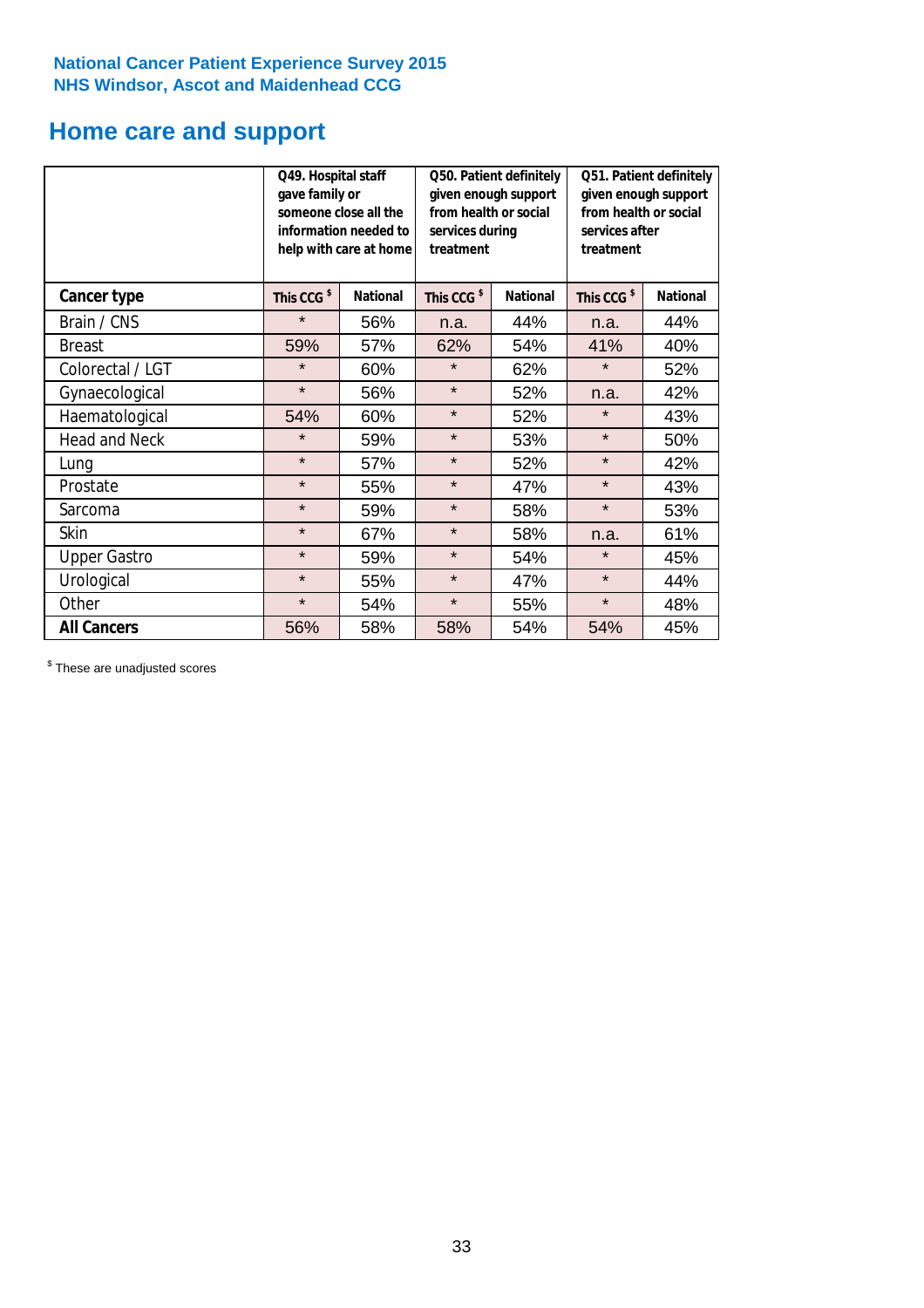# **Care from your general practice**

|                      | information about<br>treatment | Q52. GP given enough<br>patient's condition and | O53. Practice staff<br>definitely did<br>everything they could<br>to support patient |                 |  |
|----------------------|--------------------------------|-------------------------------------------------|--------------------------------------------------------------------------------------|-----------------|--|
| <b>Cancer type</b>   | This CCG <sup>\$</sup>         | <b>National</b>                                 | This CCG <sup>\$</sup>                                                               | <b>National</b> |  |
| Brain / CNS          | $\star$                        | 94%                                             | $\star$                                                                              | 59%             |  |
| <b>Breast</b>        | 97%                            | 96%                                             | 75%                                                                                  | 63%             |  |
| Colorectal / LGT     | $\star$                        | 95%                                             | $\star$                                                                              | 63%             |  |
| Gynaecological       | $\star$<br>95%                 |                                                 | $\star$                                                                              | 59%             |  |
| Haematological       | 94%                            | 96%                                             | 42%                                                                                  | 61%             |  |
| <b>Head and Neck</b> | $\star$                        | 93%                                             | $\star$                                                                              | 60%             |  |
| Lung                 | $\star$                        | 95%                                             | $\star$                                                                              | 62%             |  |
| Prostate             | 100%                           | 95%                                             | $\star$                                                                              | 67%             |  |
| Sarcoma              | $\star$                        | 97%                                             | $\star$                                                                              | 65%             |  |
| Skin                 | $\star$                        | 97%                                             | $\star$                                                                              | 71%             |  |
| <b>Upper Gastro</b>  | $\star$                        | 94%                                             | $\star$                                                                              | 62%             |  |
| Urological           | $\star$                        | 95%                                             | $\star$                                                                              | 64%             |  |
| Other                | $\star$                        | 95%                                             | $\star$                                                                              | 61%             |  |
| <b>All Cancers</b>   | 97%                            | 95%                                             | 66%                                                                                  | 63%             |  |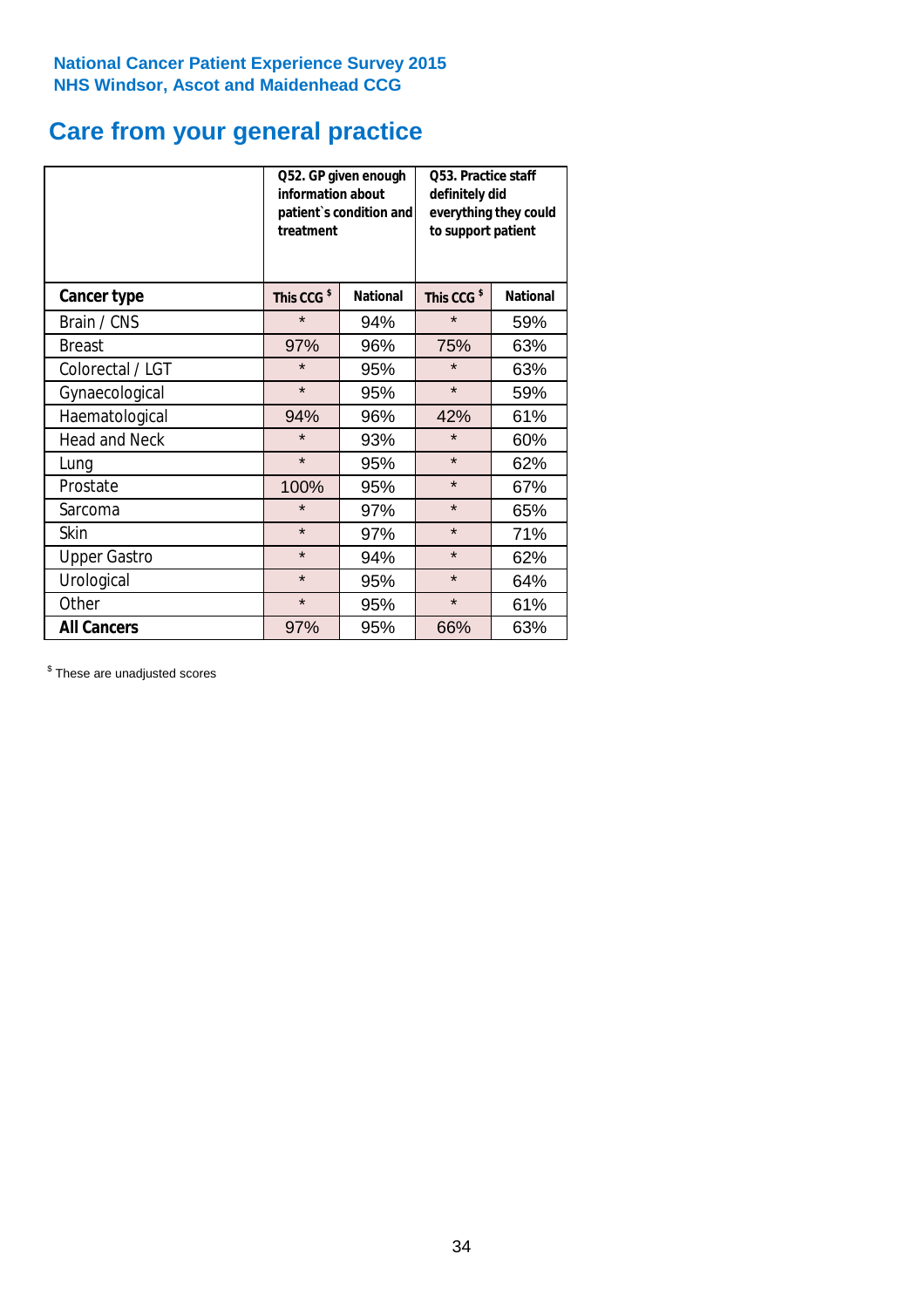# **Your overall NHS care**

|                      | together               | Q54. Hospital and<br>community staff<br>always worked well |                        | Q55. Patient given a<br>qood |                        | Q56. Overall the<br>administration of the<br>care was very good / |                        | Q57. Length of time for<br>attending clinics and<br>appointments was<br>right |  |
|----------------------|------------------------|------------------------------------------------------------|------------------------|------------------------------|------------------------|-------------------------------------------------------------------|------------------------|-------------------------------------------------------------------------------|--|
| <b>Cancer type</b>   | This CCG <sup>\$</sup> | <b>National</b>                                            | This CCG <sup>\$</sup> | <b>National</b>              | This CCG <sup>\$</sup> | <b>National</b>                                                   | This CCG <sup>\$</sup> | <b>National</b>                                                               |  |
| Brain / CNS          | $\star$                | 45%                                                        | $\star$                | 29%                          | $\star$                | 84%                                                               | $\star$                | 60%                                                                           |  |
| <b>Breast</b>        | 68%                    | 60%                                                        | 39%                    | 35%                          | 83%                    | 90%                                                               | 59%                    | 64%                                                                           |  |
| Colorectal / LGT     | $\star$                | 60%                                                        | $\star$                | 36%                          | $\star$                | 88%                                                               | $\star$                | 68%                                                                           |  |
| Gynaecological       | $\star$                | 58%                                                        | $\star$                | 29%                          | $\star$                | 89%                                                               | $\star$                | 66%                                                                           |  |
| Haematological       | 62%                    | 63%                                                        | 34%                    | 33%                          | 92%                    | 92%                                                               | 78%                    | 62%                                                                           |  |
| <b>Head and Neck</b> | $\star$                | 58%                                                        | $\star$                | 34%                          | $\star$                | 89%                                                               | $\star$                | 65%                                                                           |  |
| Lung                 | $\star$                | 63%                                                        | $\star$                | 32%                          | $\star$                | 89%                                                               | $\star$                | 70%                                                                           |  |
| Prostate             | 80%                    | 63%                                                        | 43%                    | 36%                          | 94%                    | 87%                                                               | 77%                    | 71%                                                                           |  |
| Sarcoma              | $\star$                | 60%                                                        | $\star$                | 31%                          | $\star$                | 90%                                                               | $\star$                | 63%                                                                           |  |
| Skin                 | $\star$                | 69%                                                        | $\star$                | 39%                          | $\star$                | 89%                                                               | $\star$                | 73%                                                                           |  |
| <b>Upper Gastro</b>  | $\star$                | 58%                                                        | $\star$                | 36%                          | $\star$                | 88%                                                               | $\star$                | 66%                                                                           |  |
| Urological           | $\star$                | 62%                                                        | $\star$                | 26%                          | $\star$                | 84%                                                               | $\star$                | 73%                                                                           |  |
| Other                | $\star$                | 56%                                                        | $\star$                | 29%                          | $\star$                | 87%                                                               | $\star$                | 61%                                                                           |  |
| <b>All Cancers</b>   | 64%                    | 61%                                                        | 34%                    | 33%                          | 90%                    | 89%                                                               | 67%                    | 66%                                                                           |  |

|                      | Q58. Taking part in<br>cancer research | discussed with patient | Q59. Patient's average<br>rating of care scored<br>from very poor to very<br>good |                 |  |
|----------------------|----------------------------------------|------------------------|-----------------------------------------------------------------------------------|-----------------|--|
| <b>Cancer type</b>   | This CCG <sup>\$</sup>                 | <b>National</b>        | This CCG <sup>\$</sup>                                                            | <b>National</b> |  |
| Brain / CNS          | $\star$                                | 32%                    | $\star$                                                                           | 8.5             |  |
| <b>Breast</b>        | 16%                                    | 28%                    | 8.7                                                                               | 8.8             |  |
| Colorectal / LGT     | $\star$                                | 22%                    | $\star$                                                                           | 8.7             |  |
| Gynaecological       | $\star$<br>27%                         |                        | $\star$                                                                           | 8.7             |  |
| Haematological       | 28%                                    | 36%                    | 9.0                                                                               | 8.8             |  |
| <b>Head and Neck</b> | $\star$                                | 21%                    | $\star$                                                                           | 8.6             |  |
| Lung                 | $\star$                                | 34%                    | $\star$                                                                           | 8.6             |  |
| Prostate             | 29%                                    | 35%                    | 9.1                                                                               | 8.6             |  |
| Sarcoma              | $\star$                                | 29%                    | $\star$                                                                           | 8.7             |  |
| <b>Skin</b>          | $\star$                                | 17%                    | $\star$                                                                           | 8.9             |  |
| <b>Upper Gastro</b>  | $\star$                                | 30%                    | $\star$                                                                           | 8.6             |  |
| Urological           | $\star$                                | 14%                    | $\star$                                                                           | 8.5             |  |
| Other                | $\star$                                | 31%                    | $\star$                                                                           | 8.6             |  |
| <b>All Cancers</b>   | 22%                                    | 28%                    | 8.8                                                                               | 8.7             |  |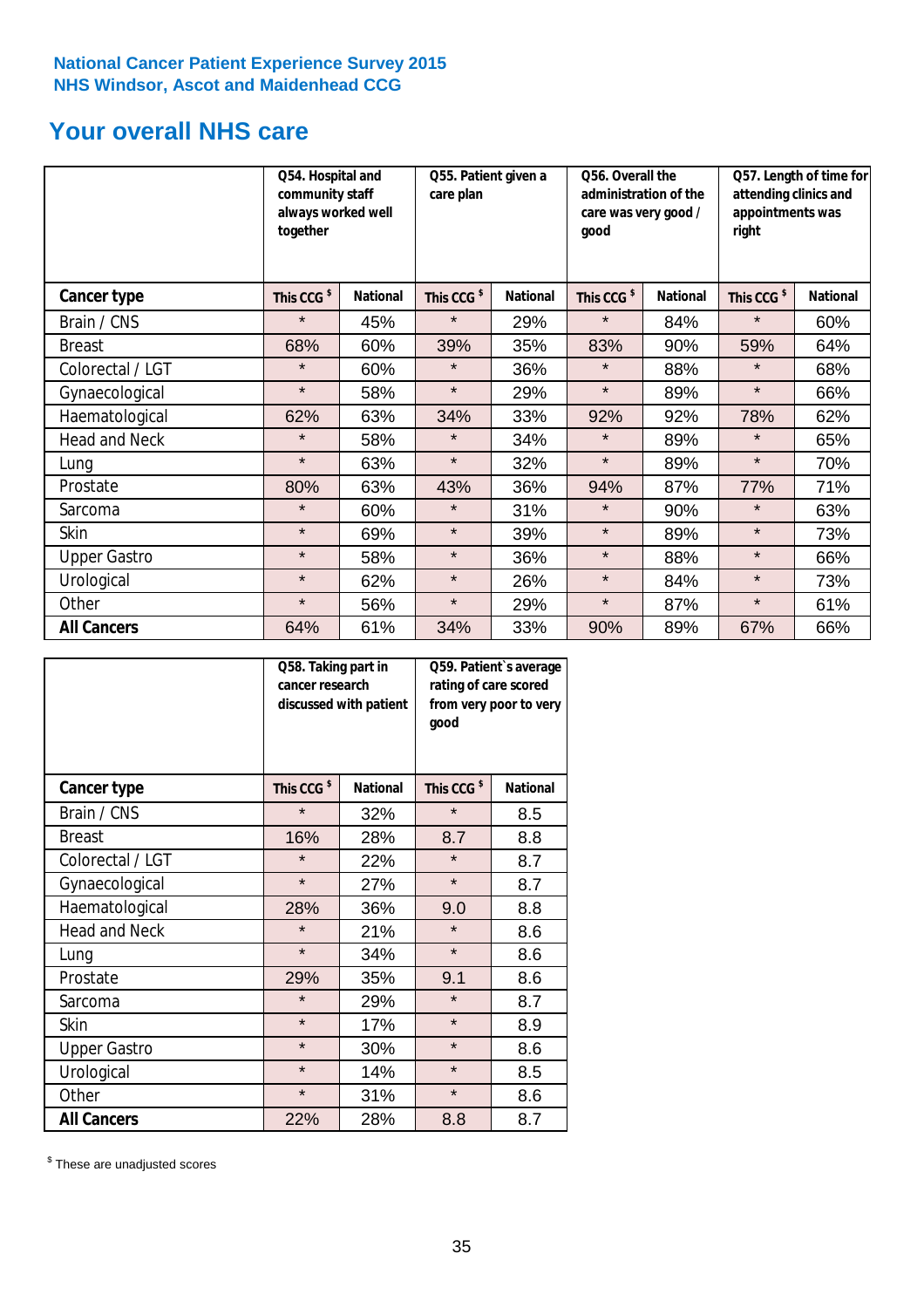# **Annex**

### **Methodology**

The sample for the survey included all adult (aged 16 and over) NHS patients, with a confirmed primary diagnosis of cancer, discharged from an NHS Trust after an inpatient episode or day case attendance for cancer related treatment in the months of April, May and June 2015.

The patients included in the sample had relevant cancer ICD10 codes (C00-99 excluding C44 and C84, and D05) in the first diagnosis field of their patient records, applied to their patient files by the relevant NHS Trust, and were alive at the point at which fieldwork commenced. Deceased checks were undertaken on up to three occasions during fieldwork, to ensure that questionnaires were not sent to patients who had died since their treatment.

Trust samples were checked rigorously for duplicates and patient lists were also de-duplicated nationally to ensure that patients did not receive multiple copies of questionnaires.

The fieldwork for the survey was undertaken between October 2015 and March 2016.

For the first time, the survey used a mixed mode methodology. Questionnaires were sent by post with two reminders where necesssary, but also included an option to complete online. A Freephone helpline was available for respondents to ask questions about the survey, to enable them to complete their questionnaires over the phone, and to provide access to a translation and interpreting facility for those whose first language was not English.

The Health Research Authority supported the survey by granting Section 251 approval.

### **Further information**

Further information on survey methodology, as well as all of the national and local reports and data, is available at www.ncpes.co.uk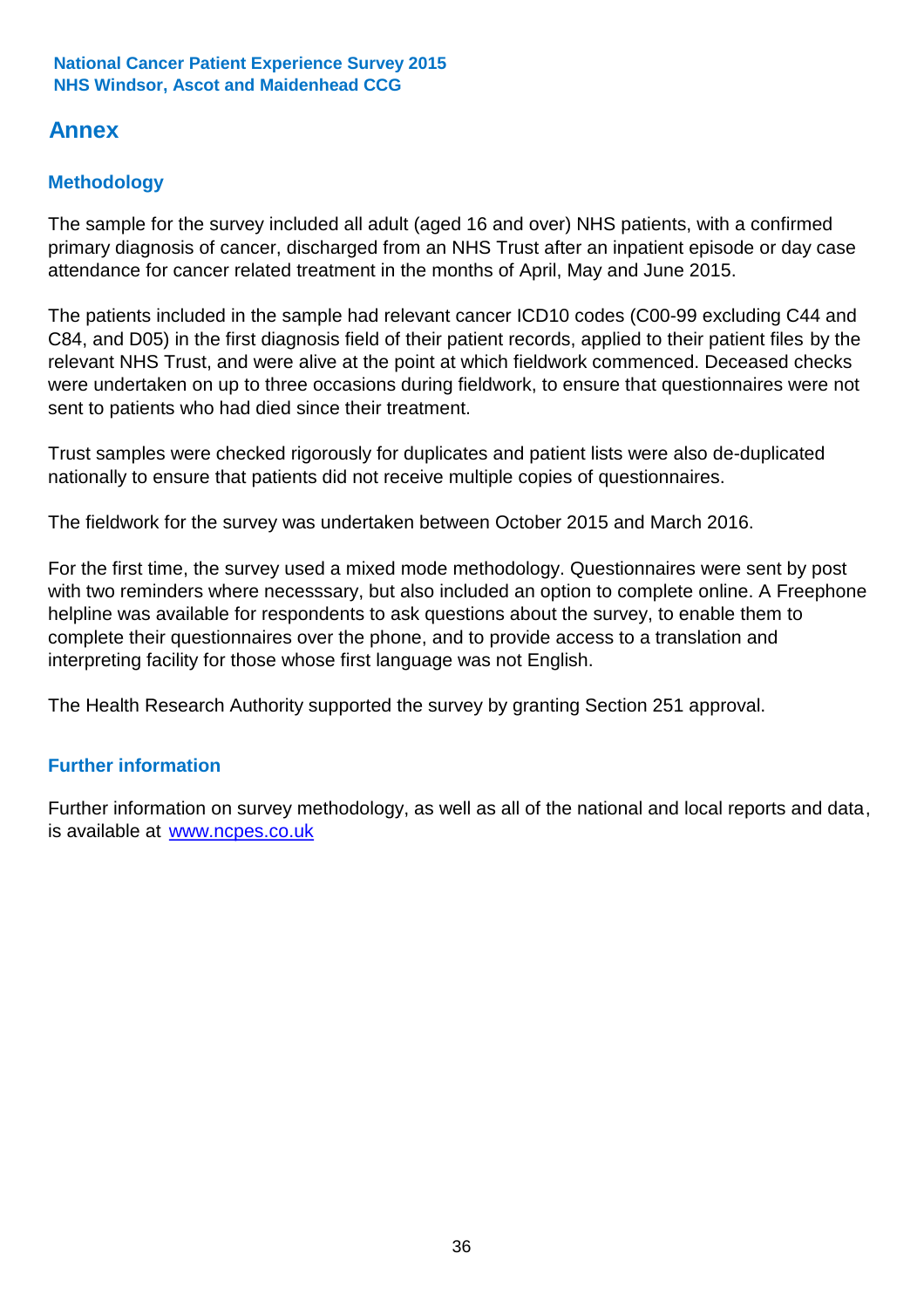### **Redevelopment of the 2015 survey**

A number of significant changes have been made to the National Cancer Patient Experience Survey in 2015:

- the length of the questionnaire has been reduced
- response options have been reviewed and changed to make them consistent throughout the survey
- some of the questions and / or answer options have been changed so that they are now in line with questions in other patient surveys (e.g. the Care Quality Commission national patient surveys), to improve comparability between them
- the topic areas within the questionnaire have been redesigned to capture the whole patient journey.

There are 50 questions in the questionnaire that relate directly to patient experience. Of these, 14 remain unchanged from previous years; and a further 21 have been slightly amended. We draw caution in directly comparing data from the 2015 survey to the findings of the previous CPES surveys, even for identical questions. Changes in the structure of the survey instrument (questionnaire) and also the administration of the survey (calendar period and length of time from sampling to field work start and completion) may influence nationwide averages, although these features will not greatly impact on relative comparisons (e.g. between patient groups or hospitals).

The other 15 questions are either new or substantially changed from previous years.

It is expected that there will be few, if any changes, to the questionnaire going forward so we will be able to compare the results year on year. Where changes are necessary they are expected to be for methodological reasons or to improve question reliability.

Another significant change in 2015 is that an online version of the questionnaire has been developed. The online version was developed to make the questionnaire more accessible for respondents. This may have an impact on the demographic characteristics of the respondents. This may be an improvement if previously underrepresented groups have responded. However, changes to the demographics of respondents may have implications on the overall results - and again, leads us to draw caution in directly comparing results with previous years.

### **Official Statistics**

The 2015 survey data has been published for the first time as Official Statistics. The 2015 survey data has been produced and published in line with the Code of Practice for Official Statistics.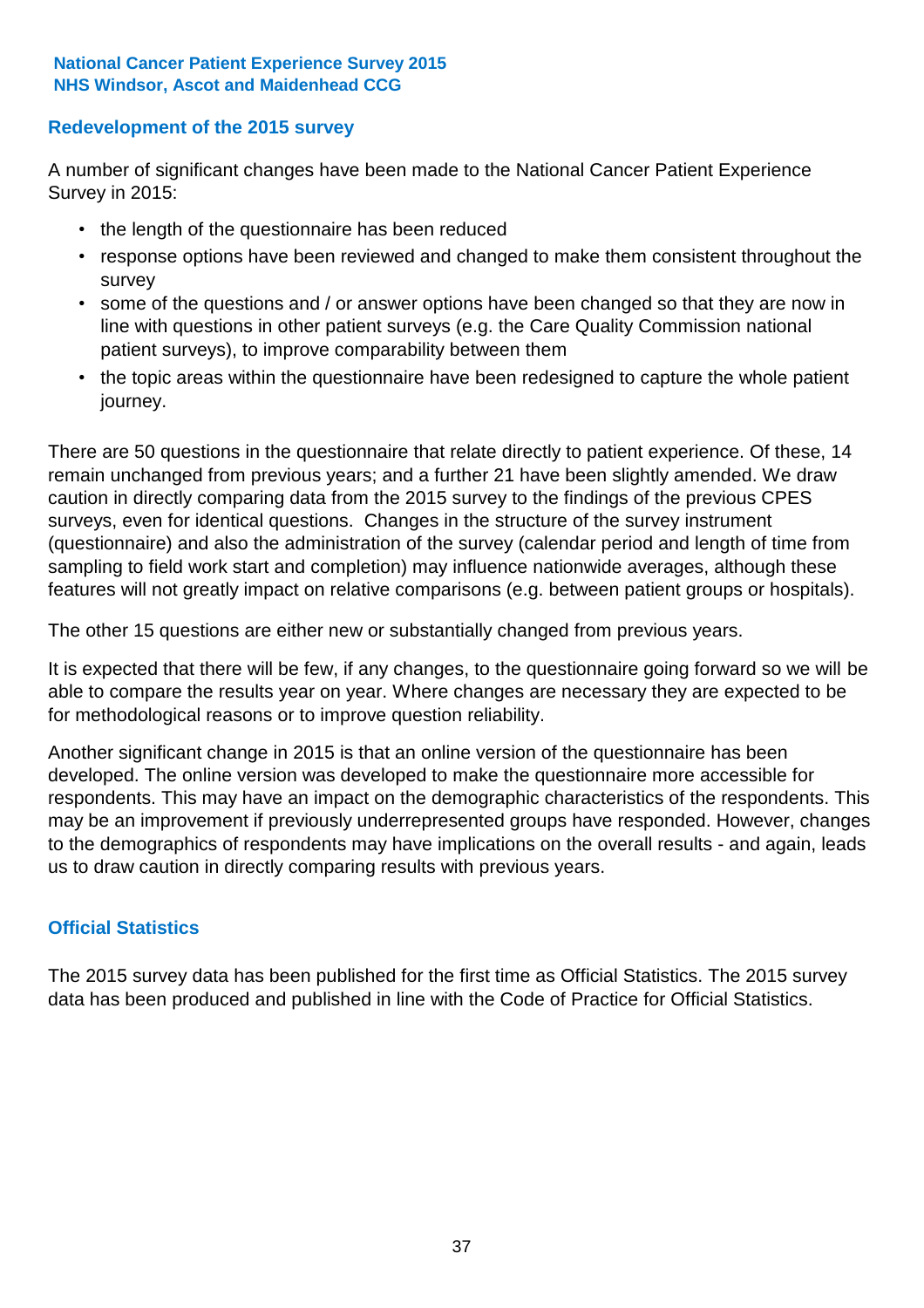### **Scoring methodologies**

49 of the 50 questions relating directly to patient experience have been summarised as the score of the percentage of patients who reported a positive experience. For example:

- question 6 asks: "Overall, how did you feel about the length of time you had to wait for your test to be done?". Responses have been recorded as positive only for those patients who selected the first option ("It was about right")
- question 11 asks: "When you were told you had cancer, were you given written information about the type of cancer you had?". Responses have been recorded as positive only for those patients who selected the first option ("Yes, and it was easy to understand").

Where options do not provide any information on positive/negative patient experience (e.g. "Don't know / can't remember"), they are excluded from the score.

The other question (question 59) asks respondents to rate their overall care on a scale of 0 to 10. Scores have been given as an average on this scale.

A copy of the 2015 questionnaire, marked up with all of these scoring conventions, is available at www.ncpes.co.uk

Further details on the scoring methodology can be found in the technical document for the survey, available at <u>www.ncpes.co.uk</u>

#### **Case-mix adjustment**

For the first time in 2015, case-mix adjusted findings are being presented alongside unadjusted results for CCGs. Case-mix adjustment allows us to account for the impact that differing patient populations might have on results. By using the case-mix adjusted estimates we can obtain a greater understanding of how a CCG is performing given their patient population.

The factors taken into account in this case-mix adjustment are gender, age, ethnic group, deprivation, and tumour group.

For further details on case-mix adjustment, please refer to the technical document for the survey, available at www.ncpes.co.uk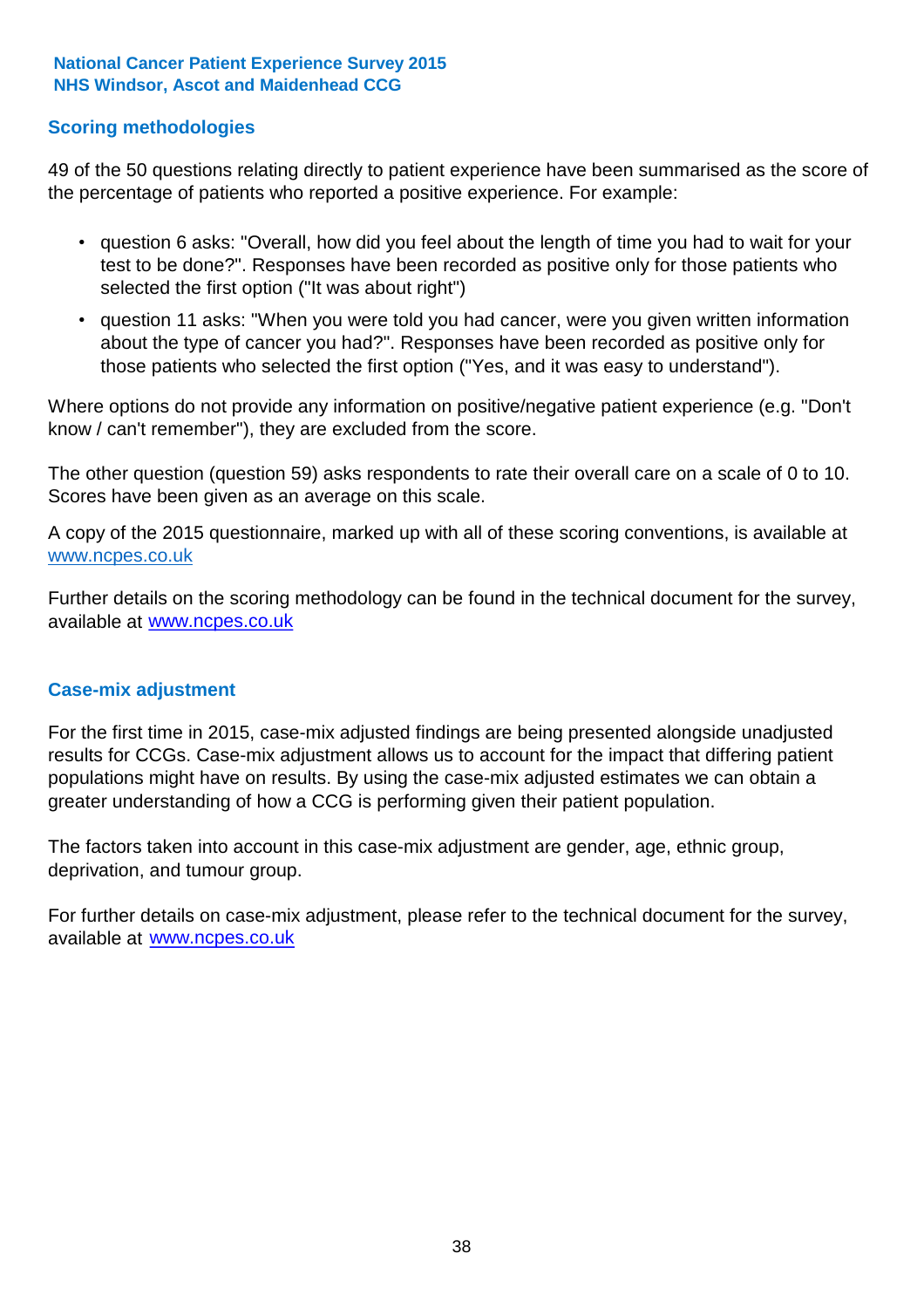### **Response Rates**

|                 | Sample<br><b>Size</b> | <b>Excluded</b> | Adjusted<br><b>Sample</b> | <b>Not</b><br>Returned Refused | Blank / | Completed | Response<br>Rate |
|-----------------|-----------------------|-----------------|---------------------------|--------------------------------|---------|-----------|------------------|
| <b>National</b> | 116,991               | 8.719           | 108,272                   | 33,168                         | 3.918   | 71,186    | 66%              |
| <b>11C</b>      | 316                   | 22              | 294                       | 113                            |         | 173       | 59%              |

#### **Respondents by tumour group**

The tables below show the numbers of patients from each tumour group and the age and gender distribution of these patients.

| <b>Tumour Group</b>  | Number of<br>respondents* |  |  |
|----------------------|---------------------------|--|--|
| Brain / CNS          |                           |  |  |
| <b>Breast</b>        | 41                        |  |  |
| Gynaecological       | 3                         |  |  |
| Colorectal / LGT     | 15                        |  |  |
| Lung                 | 7                         |  |  |
| <b>Skin</b>          | 2                         |  |  |
| Haematological       | 37                        |  |  |
| <b>Upper Gastro</b>  | 6                         |  |  |
| Other                | $\overline{4}$            |  |  |
| Urological           | 19                        |  |  |
| Prostate             | 32                        |  |  |
| Sarcoma              | 2                         |  |  |
| <b>Head and Neck</b> | 4                         |  |  |

*\* These figures may not match the numerator for all questions in the 'Comparisons by tumour group' section of this report, because not all questions were answered by all respondents.*

### **Respondents by age and gender**

The questionnaire asked respondents to give their year of birth. This information has been amalgamated into 8 age bands. The age and gender distribution for the CCG was as follows:

|             | 16-24 | 25-34 | 35-44 | 45-54 | 55-64 | 65-74 | 75-84 | $85+$ | <b>Total</b> |
|-------------|-------|-------|-------|-------|-------|-------|-------|-------|--------------|
| <b>Male</b> |       |       |       |       | 13    | 34    | 26    |       | 89           |
| Female      |       |       |       | 13    | 19    | 20    | 18    |       | 84           |
| Total       |       |       |       | 15    | 32    | 54    | 44    | 15    | 173          |